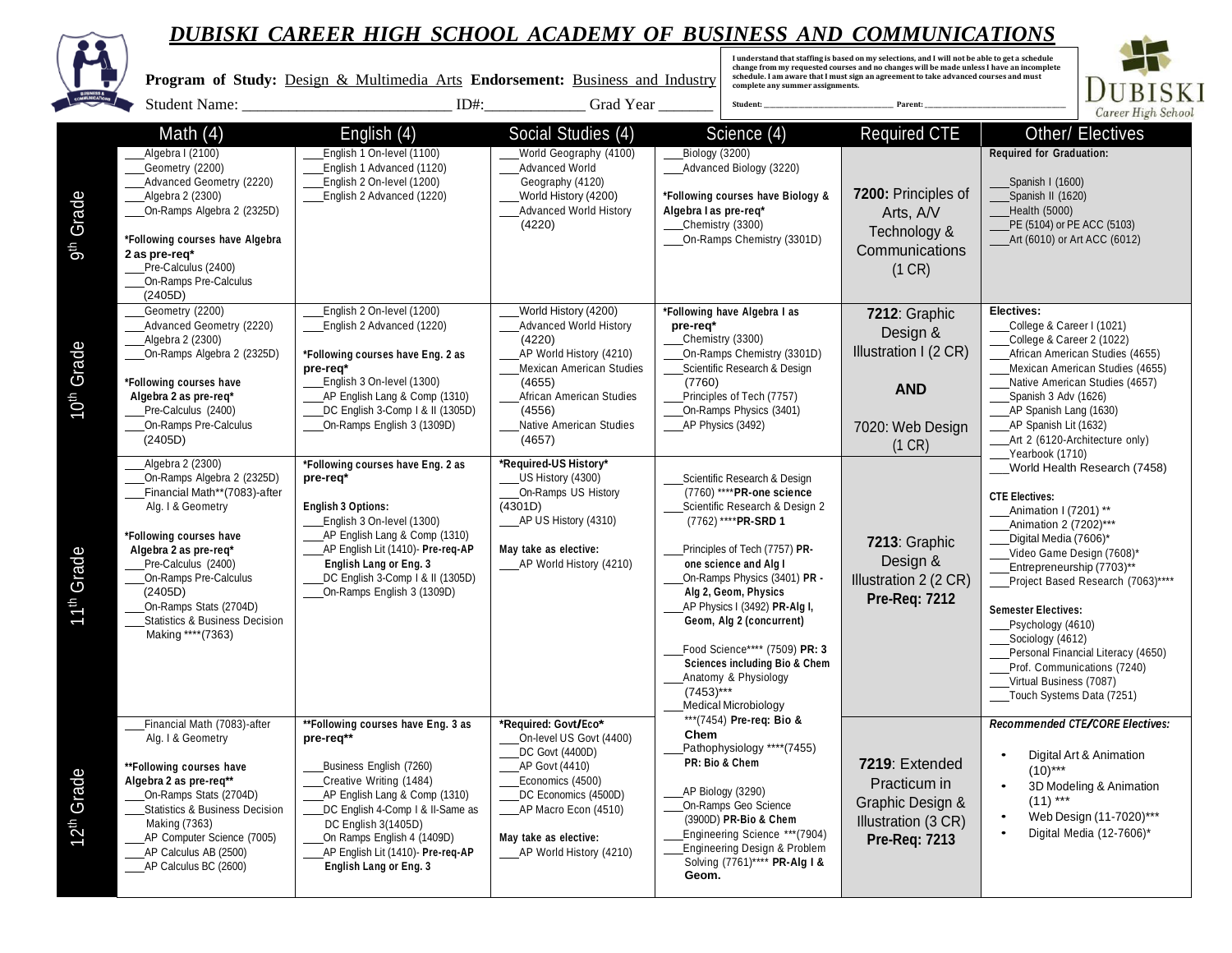|                        |                                                                                                                                                                                                                                                                                                                 | Program of Study: Architecture Design Endorsement: Business and Industry                                                                                                                                                                                                                              | Grad Year:                                                                                                                                                                                                           | complete any summer assignments.<br>Student:                                                                                                                                                                                                                                                                                                                                                                            | I understand that staffing is based on my selections, and I will not be able to get a schedule<br>change from my requested courses and no changes will be made unless I have an incomplete<br>schedule. I am aware that I must sign an agreement to take advanced courses and must<br>Parent | <b>BISKI</b><br>Career High School                                                                                                                                                                                                                                                                                                                                                                      |
|------------------------|-----------------------------------------------------------------------------------------------------------------------------------------------------------------------------------------------------------------------------------------------------------------------------------------------------------------|-------------------------------------------------------------------------------------------------------------------------------------------------------------------------------------------------------------------------------------------------------------------------------------------------------|----------------------------------------------------------------------------------------------------------------------------------------------------------------------------------------------------------------------|-------------------------------------------------------------------------------------------------------------------------------------------------------------------------------------------------------------------------------------------------------------------------------------------------------------------------------------------------------------------------------------------------------------------------|----------------------------------------------------------------------------------------------------------------------------------------------------------------------------------------------------------------------------------------------------------------------------------------------|---------------------------------------------------------------------------------------------------------------------------------------------------------------------------------------------------------------------------------------------------------------------------------------------------------------------------------------------------------------------------------------------------------|
|                        | Math $(4)$                                                                                                                                                                                                                                                                                                      | English (4)                                                                                                                                                                                                                                                                                           | Social Studies (4)                                                                                                                                                                                                   | Science (4)                                                                                                                                                                                                                                                                                                                                                                                                             | <b>Required CTE</b>                                                                                                                                                                                                                                                                          | Other/ Electives                                                                                                                                                                                                                                                                                                                                                                                        |
| Grade<br>gth           | Algebra I (2100)<br>Geometry (2200)<br>Advanced Geometry (2220)<br>_Algebra 2 (2300)<br>On-Ramps Algebra 2 (2325D)<br>*Following courses have Algebra<br>2 as pre-req*<br>Pre-Calculus (2400)<br>On-Ramps Pre-Calculus<br>(2405D)                                                                               | English 1 On-level (1100)<br>English 1 Advanced (1120)<br>English 2 On-level (1200)<br>English 2 Advanced (1220)                                                                                                                                                                                      | World Geography (4100)<br>Advanced World<br>Geography (4120)<br>World History (4200)<br><b>Advanced World History</b><br>(4220)                                                                                      | Biology (3200)<br>Advanced Biology (3220)<br>*Following courses have Biology &<br>Algebra I as pre-req*<br>Chemistry (3300)<br>On-Ramps Chemistry (3301D)                                                                                                                                                                                                                                                               | 7150: Principles of<br>Architecture (1 CR)                                                                                                                                                                                                                                                   | <b>Required for Graduation:</b><br>Spanish I (1600)<br>Spanish II (1620)<br>Health (5000)<br>PE (5104) or PE ACC (5103)<br>____Art (6010) or Art ACC (6012)                                                                                                                                                                                                                                             |
| Grade<br><b>B</b>      | Geometry (2200)<br>Advanced Geometry (2220)<br>_Algebra 2 (2300)<br>On-Ramps Algebra 2 (2325D)<br>*Following courses have<br>Algebra 2 as pre-req*<br>Pre-Calculus (2400)<br>On-Ramps Pre-Calculus<br>(2405D)                                                                                                   | English 2 On-level (1200)<br>English 2 Advanced (1220)<br>*Following courses have Eng. 2 as<br>pre-req*<br>English 3 On-level (1300)<br>AP English Lang & Comp (1310)<br>DC English 3-Comp   & II (1305D)<br>On-Ramps English 3 (1309D)                                                               | World History (4200)<br><b>Advanced World History</b><br>(4220)<br>AP World History (4210)<br>Mexican American Studies<br>(4655)<br>African American Studies<br>(4556)<br>Native American Studies<br>(4657)          | *Following have Algebra I as<br>pre-req*<br>Chemistry (3300)<br>On-Ramps Chemistry (3301D)<br>Scientific Research & Design<br>(7760)<br>Principles of Tech (7757)<br>On-Ramps Physics (3401)<br>AP Physics (3492)                                                                                                                                                                                                       | 7153: Architectural<br>Design (1 CR)<br>Pre-Reg: Alg I/Eng I<br><b>AND</b><br>7158 : Construction<br>Management (2<br>CR)                                                                                                                                                                    | Electives:<br>College & Career I (1021)<br>College & Career 2 (1022)<br>African American Studies (4655)<br>Mexican American Studies (4655)<br>Native American Studies (4657)<br>Spanish 3 Adv (1626)<br>____AP Spanish Lang (1630)<br>____AP Spanish Lit (1632)<br>Art 2 (6120-Architecture only)<br>Yearbook (1710)<br>World Health Research (7458)                                                    |
| Grade<br><b>11th</b>   | Algebra 2 (2300)<br>On-Ramps Algebra 2 (2325D)<br>Financial Math**(7083)-after<br>Alg. I & Geometry<br>*Following courses have<br>Algebra 2 as pre-req*<br>Pre-Calculus (2400)<br>On-Ramps Pre-Calculus<br>(2405D)<br>On-Ramps Stats (2704D)<br><b>Statistics &amp; Business Decision</b><br>Making **** (7363) | *Following courses have Eng. 2 as<br>pre-req*<br><b>English 3 Options:</b><br>English 3 On-level (1300)<br>AP English Lang & Comp (1310)<br>AP English Lit (1410)- Pre-req-AP<br><b>English Lang or Eng. 3</b><br>DC English 3-Comp   & II (1305D)<br>On-Ramps English 3 (1309D)                      | *Required-US History*<br>US History (4300)<br>On-Ramps US History<br>(4301D)<br>__AP US History (4310)<br>May take as elective:<br>_____ AP World History (4210)                                                     | Scientific Research & Design<br>(7760) **** PR-one science<br>Scientific Research & Design 2<br>(7762) **** PR-SRD 1<br>Principles of Tech (7757) PR-<br>one science and Alg I<br>On-Ramps Physics (3401) PR -<br>Alg 2, Geom, Physics<br>AP Physics I (3492) PR-Alg I,<br>Geom, Alg 2 (concurrent)<br>Food Science**** (7509) PR: 3<br><b>Sciences including Bio &amp; Chem</b><br>Anatomy & Physiology<br>$(7453)***$ | 7154: Architectural<br>Design II (2 CR)<br>Pre-Req: 7153 & Geom<br><b>AND</b><br>7159: Construction<br>Management II<br>(2 CR)                                                                                                                                                               | <b>CTE Electives:</b><br>Animation I (7201) **<br>Animation 2 (7202)***<br>Digital Media (7606)*<br>Video Game Design (7608)*<br>Entrepreneurship (7703)**<br>Project Based Research (7063)****<br><b>Semester Electives:</b><br>Psychology (4610)<br>____Sociology (4612)<br>Personal Financial Literacy (4650)<br>Prof. Communications (7240)<br>Virtual Business (7087)<br>Touch Systems Data (7251) |
| 12 <sup>th</sup> Grade | Financial Math (7083)-after<br>Alg. I & Geometry<br>**Following courses have<br>Algebra 2 as pre-req**<br>On-Ramps Stats (2704D)<br>____Statistics & Business Decision<br>Making (7363)<br>_AP Computer Science (7005)<br>AP Calculus AB (2500)<br>AP Calculus BC (2600)                                        | **Following courses have Eng. 3 as<br>pre-req**<br>Business English (7260)<br>Creative Writing (1484)<br>AP English Lang & Comp (1310)<br>DC English 4-Comp   & II-Same as<br>DC English 3(1405D)<br>On Ramps English 4 (1409D)<br>AP English Lit (1410)- Pre-reg-AP<br><b>English Lang or Eng. 3</b> | *Required: Govt/Eco*<br>On-level US Govt (4400)<br>_DC Govt (4400D)<br>AP Govt (4410)<br>Economics (4500)<br>DC Economics (4500D)<br>____AP MacroEcon (4510)<br>May take as elective:<br>____AP World History (4210) | <b>Medical Microbiology</b><br>*** (7454) Pre-req: Bio &<br>Chem<br>Pathophysiology **** (7455)<br>PR: Bio & Chem<br>AP Biology (3290)<br>On-Ramps Geo Science<br>(3900D) PR-Bio & Chem<br>Engineering Science *** (7904)<br>Engineering Design & Problem<br>Solving (7761) **** PR-Alg I &<br>Geom.                                                                                                                    | 7156: Extended<br>Practicum in<br>Architectural<br>Design I (3 CR)                                                                                                                                                                                                                           | Recommended CTE/CORE Electives:<br>Financial Mathematics 7083**<br><b>Engineering Design and</b><br>Problem Solving 7761****<br>Engineering Science 7904***<br>Scientific Research & Design<br>7760****<br>Principles of Technology 7757                                                                                                                                                                |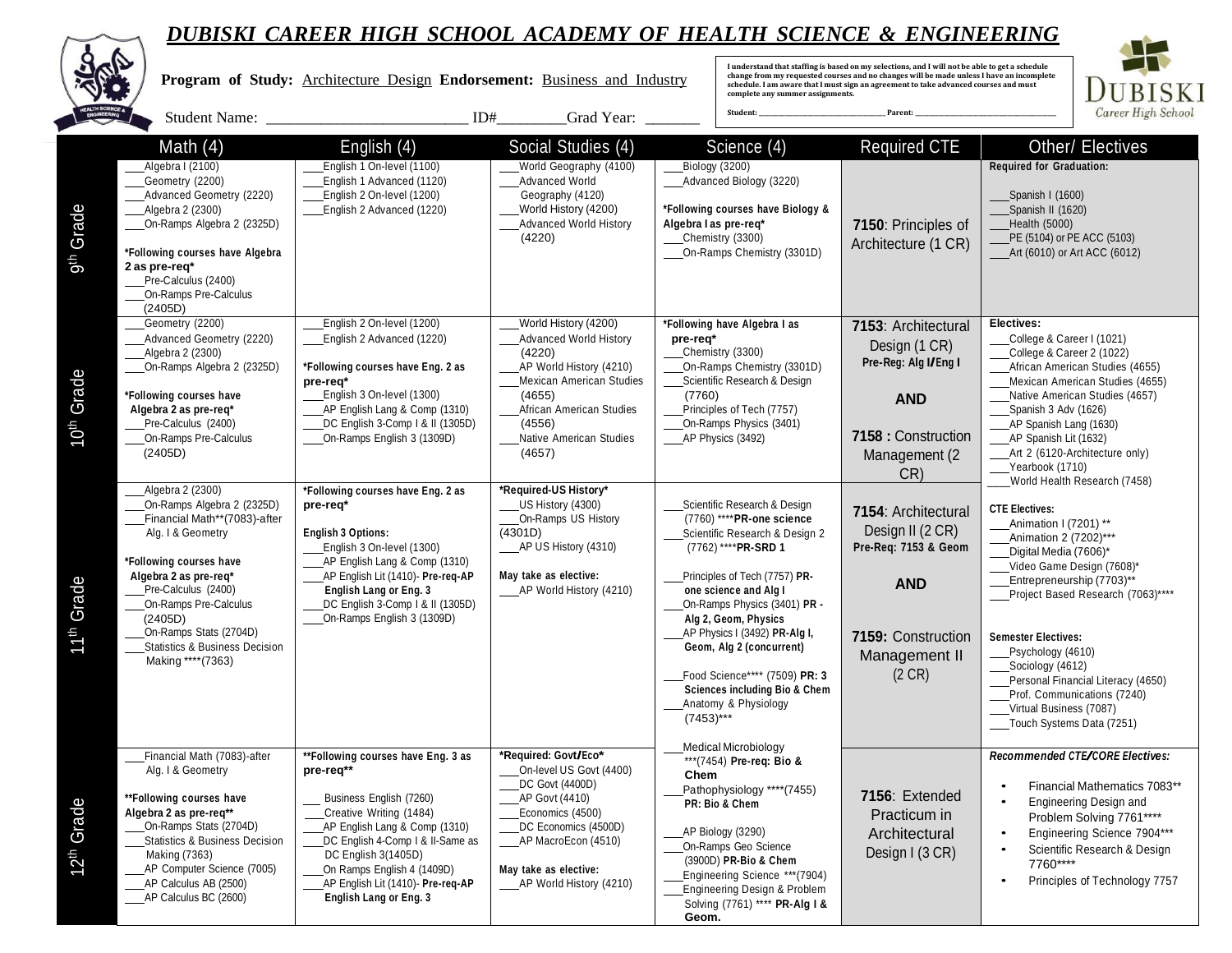**Program of Study:** Automotive Technology **Endorsement:** Business and Industry

I understand that staffing is based on my selections, and I will not be able to get a schedule<br>change from my requested courses and no changes will be made unless I have an incomplete<br>schedule. I am aware that I must sign **complete any summer assignments.** 



|                        | Student name:                                                                                                                                                                                                                                                                                                   | ID:                                                                                                                                                                                                                                                                                            | Grad Year:                                                                                                                                                                                                           | Student:                                                                                                                                                                                                                                                                                                                                                                                                                | Parent:                                                                                                                                                                                                      | Career High School                                                                                                                                                                                                                                                                                                                                                                                                                  |
|------------------------|-----------------------------------------------------------------------------------------------------------------------------------------------------------------------------------------------------------------------------------------------------------------------------------------------------------------|------------------------------------------------------------------------------------------------------------------------------------------------------------------------------------------------------------------------------------------------------------------------------------------------|----------------------------------------------------------------------------------------------------------------------------------------------------------------------------------------------------------------------|-------------------------------------------------------------------------------------------------------------------------------------------------------------------------------------------------------------------------------------------------------------------------------------------------------------------------------------------------------------------------------------------------------------------------|--------------------------------------------------------------------------------------------------------------------------------------------------------------------------------------------------------------|-------------------------------------------------------------------------------------------------------------------------------------------------------------------------------------------------------------------------------------------------------------------------------------------------------------------------------------------------------------------------------------------------------------------------------------|
| Grade<br>gth           | Math $(4)$<br>Algebra I (2100)<br>Geometry (2200)<br>Advanced Geometry (2220)<br>_Algebra 2 (2300)<br>On-Ramps Algebra 2 (2325D)<br>*Following courses have Algebra<br>2 as pre-req*<br>Pre-Calculus (2400)<br>On-Ramps Pre-Calculus<br>(2405D)                                                                 | English (4)<br>English 1 On-level (1100)<br>English 1 Advanced (1120)<br>English 2 On-level (1200)<br>English 2 Advanced (1220)                                                                                                                                                                | Social Studies (4)<br>World Geography (4100)<br>Advanced World<br>Geography (4120)<br>World History (4200)<br><b>Advanced World History</b><br>(4220)                                                                | Science $\overline{(4)}$<br>Biology (3200)<br>_Advanced Biology (3220)<br>*Following courses have Biology &<br>Algebra I as pre-req*<br>Chemistry (3300)<br>On-Ramps Chemistry (3301D)                                                                                                                                                                                                                                  | <b>Required CTE</b><br>7800: Principles of<br>Transportation<br>Systems (1 CR)                                                                                                                               | Other/ Electives<br><b>Required for Graduation:</b><br>Spanish I (1600)<br>Spanish II (1620)<br>Health (5000)<br>PE (5104) or PE ACC (5103)<br>____Art (6010) or Art ACC (6012)                                                                                                                                                                                                                                                     |
| 10 <sup>th</sup> Grade | Geometry (2200)<br>Advanced Geometry (2220)<br>Algebra 2 (2300)<br>On-Ramps Algebra 2 (2325D)<br>*Following courses have<br>Algebra 2 as pre-req*<br>Pre-Calculus (2400)<br>On-Ramps Pre-Calculus<br>(2405D)                                                                                                    | English 2 On-level (1200)<br>English 2 Advanced (1220)<br>*Following courses have Eng. 2 as<br>pre-req*<br>English 3 On-level (1300)<br>AP English Lang & Comp (1310)<br>DC English 3-Comp   & II (1305D)<br>On-Ramps English 3 (1309D)                                                        | World History (4200)<br><b>Advanced World History</b><br>(4220)<br>AP World History (4210)<br>Mexican American Studies<br>(4655)<br>African American Studies<br>(4556)<br>Native American Studies<br>(4657)          | *Following have Algebra I as<br>pre-req*<br>Chemistry (3300)<br>On-Ramps Chemistry (3301D)<br>Scientific Research & Design<br>(7760)<br>Principles of Tech (7757)<br>On-Ramps Physics (3401)<br>AP Physics (3492)                                                                                                                                                                                                       | 7802: Automotive<br>Technology I<br>$(2 \text{ CR})$<br><b>AND</b><br>7801: Energy &<br>Power<br>Transportation<br>Systems (1 CR)                                                                            | Electives:<br>College & Career I (1021)<br>College & Career 2 (1022)<br>African American Studies (4655)<br>Mexican American Studies (4655)<br>Native American Studies (4657)<br>Spanish 3 Adv (1626)<br>____AP Spanish Lang (1630)<br>AP Spanish Lit (1632)<br>Art 2 (6120-Architecture only)<br>Yearbook (1710)                                                                                                                    |
| 11 <sup>th</sup> Grade | Algebra 2 (2300)<br>On-Ramps Algebra 2 (2325D)<br>Financial Math**(7083)-after<br>Alg. I & Geometry<br>*Following courses have<br>Algebra 2 as pre-req*<br>Pre-Calculus (2400)<br>On-Ramps Pre-Calculus<br>(2405D)<br>On-Ramps Stats (2704D)<br><b>Statistics &amp; Business Decision</b><br>Making **** (7363) | *Following courses have Eng. 2 as<br>pre-req*<br><b>English 3 Options:</b><br>English 3 On-level (1300)<br>AP English Lang & Comp (1310)<br>AP English Lit (1410)- Pre-req-AP<br>English Lang or Eng. 3<br>DC English 3-Comp   & II (1305D)<br>On-Ramps English 3 (1309D)                      | *Required-US History*<br>US History (4300)<br>On-Ramps US History<br>(4301D)<br>____AP US History (4310)<br>May take as elective:<br>AP World History (4210)                                                         | Scientific Research & Design<br>(7760) **** PR-one science<br>Scientific Research & Design 2<br>(7762) **** PR-SRD 1<br>Principles of Tech (7757) PR-<br>one science and Alg I<br>On-Ramps Physics (3401) PR -<br>Alg 2, Geom, Physics<br>AP Physics I (3492) PR-Alg I,<br>Geom, Alg 2 (concurrent)<br>Food Science**** (7509) PR: 3<br><b>Sciences including Bio &amp; Chem</b><br>Anatomy & Physiology<br>$(7453)***$ | 7803: Automotive<br><b>Technology II</b><br>(2 CR)<br><b>OR</b><br>7825: Practicum<br>in<br>Transportation<br>Systems I<br>$(2 \text{ CR})$                                                                  | World Health Research (7458)<br><b>CTE Electives:</b><br>Animation I (7201) **<br>Animation 2 (7202)***<br>Digital Media (7606)*<br>Video Game Design (7608)*<br>Entrepreneurship (7703)**<br>Project Based Research (7063)****<br><b>Semester Electives:</b><br>Psychology (4610)<br>Sociology (4612)<br>Personal Financial Literacy (4650)<br>Prof. Communications (7240)<br>Virtual Business (7087)<br>Touch Systems Data (7251) |
| 12 <sup>th</sup> Grade | Financial Math (7083)-after<br>Alg. I & Geometry<br>**Following courses have<br>Algebra 2 as pre-req**<br>On-Ramps Stats (2704D)<br>Statistics & Business Decision<br>Making (7363)<br>AP Computer Science (7005)<br>AP Calculus AB (2500)<br>AP Calculus BC (2600)                                             | **Following courses have Eng. 3 as<br>pre-req**<br>Business English (7260)<br>Creative Writing (1484)<br>AP English Lang & Comp (1310)<br>DC English 4-Comp   & II-Same as<br>DC English 3(1405D)<br>On Ramps English 4 (1409D)<br>AP English Lit (1410)- Pre-reg-AP<br>English Lang or Eng. 3 | *Reauired: Govt/Eco*<br>On-level US Govt (4400)<br>DC Govt (4400D)<br>AP Govt (4410)<br>Economics (4500)<br>DC Economics (4500D)<br>___AP MacroEcon (4510)<br>May take as elective:<br>_____ AP World History (4210) | Medical Microbiology<br>*** (7454) Pre-req: Bio &<br>Chem<br>Pathophysiology **** (7455)<br>PR: Bio & Chem<br>AP Biology (3290)<br>On-Ramps Geo Science<br>(3900D) PR-Bio & Chem<br>Engineering Science *** (7904)<br>Engineering Design & Problem<br>Solving (7761)**** PR-Alg I &<br>Geom.                                                                                                                            | 7825: Practicum in<br>Transportation<br>Systems I<br>(2 CR)<br><b>OR</b><br>7829: Practicum<br>in Transportation<br>Systems 2 (2 Cr)<br><b>OR</b><br>7831 Practicum<br>in Distribution &<br>Logistics (2 Cr) | Recommended CTE/CORE Electives:<br>Financial Mathematics 7083**<br>Engineering Design and<br>Problem Solving 7761****<br>Engineering Science 7904***<br>Scientific Research & Design<br>7760****<br>Principles of Technology 7757<br><b>Business Management 7441</b>                                                                                                                                                                |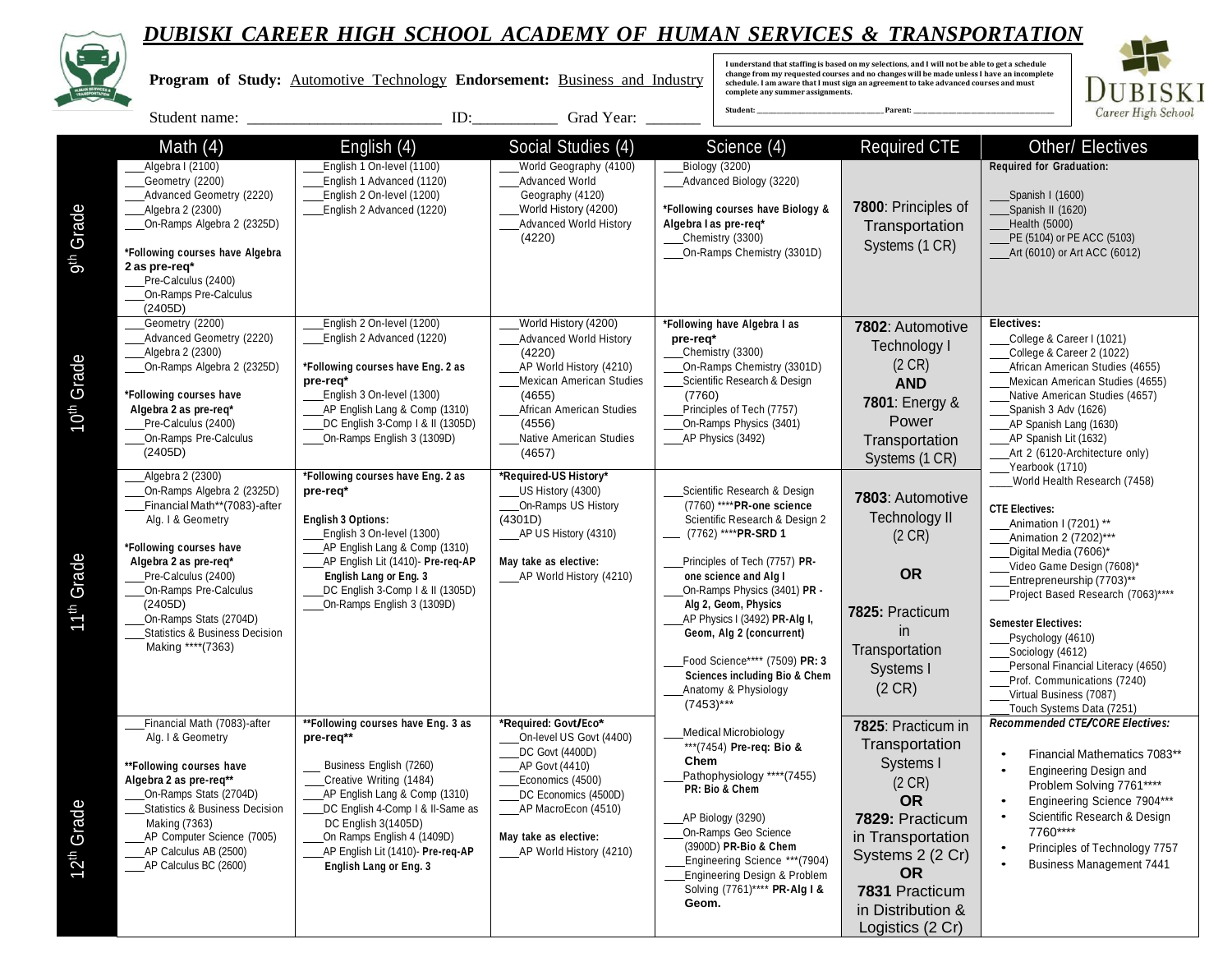

9th Grade

10th Grade

11th Grade

12th Grade

## *DUBISKI CAREER HIGH SCHOOL ACADEMY OF HUMAN SERVICES & TRANSPORTATION*

Spanish I (1600) Spanish II (1620) Health (5000)

Yearbook (1710)

Enamation 2 (7202)\*\*\*

\_\_\_\_World Health Research (7458)

• Financial Mathematics 7083\*\* • Engineering Design and Problem

• Engineering Science 7904\*\*\* Scientific Research & Design

Principles of Technology 7757 • Business Management <sup>7441</sup>

Solving 7761\*\*\*\*

7760\*\*\*\*

PE (5104) or PE ACC (5103) Art (6010) or Art ACC (6012)

DUBISKI Career High School

 **Program of Study:** Automotive Collision Repair **Endorsement:** Business and Industry Student Name: The Student Name: The Student Name:  $\Box$  and Student Name:  $\Box$  Grad Year:  $\Box$ Math (4) English (4) Social Studies (4) Science (4) Required CTE Other/ Electives Algebra I (2100) Geometry (2200) Advanced Geometry (2220) Algebra 2 (2300) On-Ramps Algebra 2 (2325D) **\*Following courses have Algebra 2 as pre-req\*** Pre-Calculus (2400) On-Ramps Pre-Calculus (2405D) English 1 On-level (1100) English 1 Advanced (1120) English 2 On-level (1200) English 2 Advanced (1220) World Geography (4100) Advanced World Geography (4120) World History (4200) Advanced World History (4220) Biology (3200) Advanced Biology (3220) **\*Following courses have Biology & Algebra I as pre-req\*** Chemistry (3300) On-Ramps Chemistry (3301D) **7800:** Principles of **Transportation** Systems (1 CR) **Required for Graduation:** Geometry (2200) English 2 On-level (1200) World History (4200) Advanced Geometry (2220) | English 2 Advanced (1220) | Advanced World History | pre-req\* | Research College & Career I (1021) (4220) AP World History (4210) Mexican American Studies (4655) African American Studies (4556) Native American Studies (4657) **\*Following have Algebra I as pre-req\*** Chemistry (3300) On-Ramps Chemistry (3301D) Scientific Research & Design (7760) Principles of Tech (7757) On-Ramps Physics (3401) AP Physics (3492) **7804**: Collision Repair (2 CR) **AND 7801**: Energy & Power **Transportation** Systems (1 CR) **Electives:** Algebra 2 (2300) Chemistry (3300) Chemistry (3300) Chemistry (3300) Chemistry (3300) College & Career 2 (1022) On-Ramps Algebra 2 (2325D) **\*Following courses have Eng. 2 as** African American Studies (4655) African American Studies (4655) **pre-req\* pre-req\***  $\begin{array}{|c|c|c|c|c|}\n\hline\n\text{Mexicon American Studies} & \text{Scientific Research & Design} \\
\hline\n\text{(4655)} & (7760) & \text{(7769)}\n\hline\n\end{array}$  **7801:** Energy & Mexican American Studies (4657) **\*Following courses have** English 3 On-level (1300) Native American Studies (4657) Algebra 2 as pre-req\* <br>Principles of Tech (7757) Re-Calculus (2400) **ADVICED ACCOM** BET ACCOMP (4556) APSpanish 3-Comp 1 & II (1305D) (4556) (4556) Co-Ramps Physics (3401) **Transportation** AP Spanish Lang (1630) Pre-Calculus (2400)  $\Box$ DC English 3-Comp I & II (1305D) On-Ramps Pre-Calculus  $\Box$  On-Ramps English 3 (1309D) On-Ramps English 3 (1309D) | Native American Studies | AP Physics (3492) New Systems (1 C.R) | AP Spanish Lit (1632) (2405D) Art 2 (6120-Architecture only) Algebra 2 (2300) **\*Following courses have Eng. 2 as \*Required-US History\* 7805**: Paint & Refinishing (2 CR) **OR 7825**: Practicum in **Transportation** Systems I (2 CR) On-Ramps Algebra 2 (2325D) **pre-req\*** US History (4300) Scientific Research & Design Financial Math\*\*(7083)-after On-Ramps US History (7760) \*\*\*\***PR-one science CTE Electives:** Alg. I & Geometry **English 3 Options:** (4301D) AP US History (4310) Scientific Research & Design 2 Animation I (7201) \*\*<br>\*\*\*PR-SRD 1 (2 CR) English 3 On-level (1300) AP US History (4310) AP US History (4310) AP US History **\*Following courses have** AP English Lang & Comp (1310) Digital Media (7606)\* **Algebra 2 as pre-req\*** AP English Lit (1410)- **Pre-req-AP May take as elective:** Principles of Tech (7757) **PR-** Video Game Design (7608)\* Pre-Calculus (2400) **English Lang or Eng. 3** AP World History (4210) **one science and Alg I** Entrepreneurship (7703)\*\* On-Ramps Pre-Calculus **DC English 3-Comp I & II (1305D)** On-Ramps Physics (3401) **PR** - Project Based Research (7063)\*\*\*\* (2405D) On-Ramps English 3 (1309D) **Alg 2, Geom, Physics** On-Ramps Stats (2704D) **Subset Electives:**<br>
Statistics & Business Decision **Alg 2 (2000) Continues of Containing Continues of Containing and Alg 2 (concurrent) <b>Containing Containing Concurrent** Psychology (4610) Statistics & Business Decision **Geometric Concurrent Geometric Concurrent Geometric Concurrent Psychology (4610) Geometric Concurrent** Making \*\*\*\*(7363) Sociology (4612) Food Science\*\*\*\* (7509) **PR: 3** (2 CR) Personal Financial Literacy (4650) **Sciences including Bio & Chem** Prof. Communications (7240) Anatomy & Physiology Virtual Business (7087) (7453)\*\*\* Touch Systems Data (7251) Financial Math (7083)-after **\*\*Following courses have Eng. <sup>3</sup> as \*Required: Govt/Eco\*** Medical Microbiology **7825:** Practicum in Transportation Systems (2 Cr) **OR 7829**: Practicum in **Transportation** Systems II (2 CR) **AND 7831**: Practicum in Distribution & Logistics (2 CR) *Recommended CTE/CORE Electives:*  $**$ <sup>(7454)</sup> Pre-req: Bio & DC Govt (4400D) **Chem** \*\*Following courses have **Business English (7260)** AP Govt (4410) Business English (7260) **Pathophysiology** \*\*\*\*(7455) **Algebra 2 as pre-req\*\*** Creative Writing (1484) Economics (4500) **PR: Bio & Chem** On-Ramps Stats (2704D) AP English Lang & Comp (1310) DC Economics (4500D) Statistics & Business Decision DC English 4-Comp | & II-Same as AP MacroEcon (4510) AP Biology (3290) Making (7363) DC English 3(1405D) On-Ramps Geo Science AP Computer Science (7005) On Ramps English 4 (1409D) **May take as elective:** (3900D) **PR-Bio & Chem** AP Calculus AB (2500) **AP English Lit (1410)- Pre-req-AP** AP World History (4210) Engineering Science \*\*\* (7904) AP Calculus BC (2600) **English Lang or Eng. 3** Engineering Design & Problem Solving (7761)\*\*\*\* **PR-Alg I & I understand that staffing is based on my selections, and I will not be able to get a schedule change from my requested courses and no changes will be made unless I have an incomplete schedule. I am aware that I must sign an agreement to take advanced courses and must complete any summer assignments. Student: \_\_\_\_\_\_\_\_\_\_\_\_\_\_\_\_\_\_\_\_\_\_\_\_\_\_\_\_\_\_\_\_\_\_\_\_\_\_\_\_\_\_\_\_ Parent: \_\_\_\_\_\_\_\_\_\_\_\_\_\_\_\_\_\_\_\_\_\_\_\_\_\_\_\_\_\_\_\_\_\_\_\_\_\_\_\_\_\_\_\_\_\_\_\_\_**

**Geom.**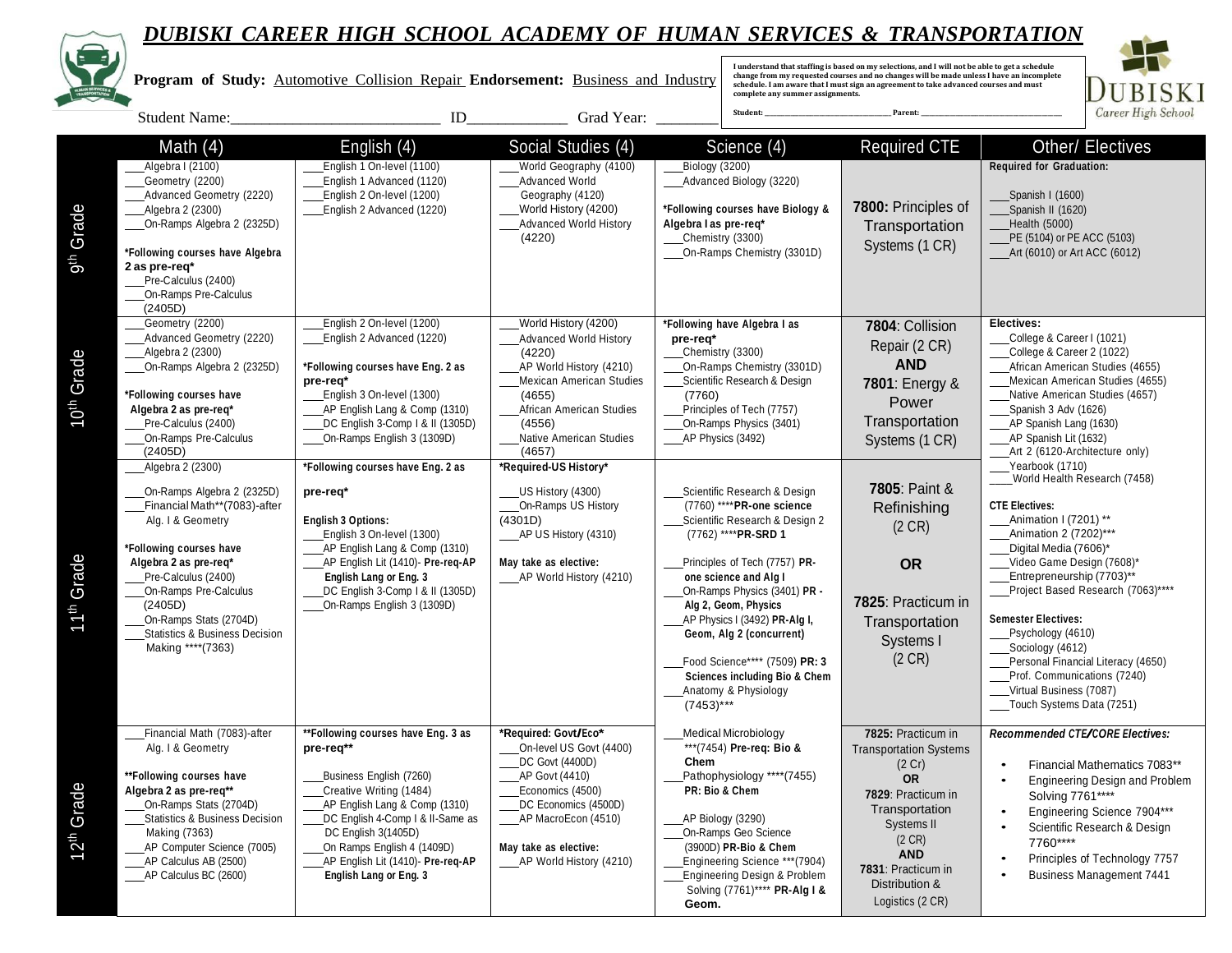

 **Program of Study:** Automotive-Applied Agricultural Engineering

#### **Endorsement:** Business and Industry

I understand that staffing is based on my selections, and I will not be able to get a schedule<br>change from my requested courses and no changes will be made unless I have an incomplete<br>schedule. I am aware that I must sign **complete any summer assignments.** 



|                           | Student Name:                                                                                                                                                                                                                                                                                                   | ID:                                                                                                                                                                                                                                                                                                                               | Grad Year:                                                                                                                                                                                                         | Student:                                                                                                                                                                                                                                                                                                                                                                                                                | Parent:                                                                                                                                    |                                                                                                                                                                                                                                                                                                                                                                                                                                     |
|---------------------------|-----------------------------------------------------------------------------------------------------------------------------------------------------------------------------------------------------------------------------------------------------------------------------------------------------------------|-----------------------------------------------------------------------------------------------------------------------------------------------------------------------------------------------------------------------------------------------------------------------------------------------------------------------------------|--------------------------------------------------------------------------------------------------------------------------------------------------------------------------------------------------------------------|-------------------------------------------------------------------------------------------------------------------------------------------------------------------------------------------------------------------------------------------------------------------------------------------------------------------------------------------------------------------------------------------------------------------------|--------------------------------------------------------------------------------------------------------------------------------------------|-------------------------------------------------------------------------------------------------------------------------------------------------------------------------------------------------------------------------------------------------------------------------------------------------------------------------------------------------------------------------------------------------------------------------------------|
| 9 <sup>th</sup> Grade     | Math $(4)$<br>Algebra I (2100)<br>Geometry (2200)<br>Advanced Geometry (2220)<br>Algebra 2 (2300)<br>On-Ramps Algebra 2 (2325D)<br>*Following courses have Algebra<br>2 as pre-req*<br>Pre-Calculus (2400)<br>On-Ramps Pre-Calculus<br>(2405D)                                                                  | English (4)<br>English 1 On-level (1100)<br>English 1 Advanced (1120)<br>English 2 On-level (1200)<br>English 2 Advanced (1220)                                                                                                                                                                                                   | Social Studies (4)<br>World Geography (4100)<br>Advanced World<br>Geography (4120)<br>World History (4200)<br><b>Advanced World History</b><br>(4220)                                                              | Science $(4)$<br><b>Biology</b> (3200)<br>Advanced Biology (3220)<br>*Following courses have Biology &<br>Algebra I as pre-req*<br>Chemistry (3300)<br>On-Ramps Chemistry (3301D)                                                                                                                                                                                                                                       | <b>Required CTE</b><br>7100: Principles of<br>Agriculture, Food,<br>and Natural<br>Resources (1 CR)                                        | <b>Other/ Electives</b><br><b>Required for Graduation:</b><br>Spanish I (1600)<br>Spanish II (1620)<br>Health (5000)<br>PE (5104) or PE ACC (5103)<br>Art (6010) or Art ACC (6012)                                                                                                                                                                                                                                                  |
| Grade<br>$10^{th}$        | Geometry (2200)<br>Advanced Geometry (2220)<br>Algebra 2 (2300)<br>On-Ramps Algebra 2 (2325D)<br>*Following courses have<br>Algebra 2 as pre-req*<br>Pre-Calculus (2400)<br>On-Ramps Pre-Calculus<br>(2405D)                                                                                                    | English 2 On-level (1200)<br>English 2 Advanced (1220)<br>*Following courses have Eng. 2 as<br>pre-req*<br>English 3 On-level (1300)<br>AP English Lang & Comp (1310)<br>DC English 3-Comp   & II (1305D)<br>On-Ramps English 3 (1309D)                                                                                           | World History (4200)<br><b>Advanced World History</b><br>(4220)<br>AP World History (4210)<br><b>Mexican American Studies</b><br>(4655)<br>African American Studies<br>(4556)<br>Native American Studies<br>(4657) | *Following have Algebra I as<br>pre-req*<br>Chemistry (3300)<br>On-Ramps Chemistry (3301D)<br>Scientific Research & Design<br>(7760)<br>Principles of Tech (7757)<br>On-Ramps Physics (3401)<br>AP Physics (3492)                                                                                                                                                                                                       | 7125: Ag.<br>Equipment &<br>Design Fabrication<br>(1 CR)<br><b>AND</b><br>7129: Ag<br>Mechanics & Metal<br>Tech (1 CR)                     | Electives:<br>College & Career I (1021)<br>College & Career 2 (1022)<br>African American Studies (4655)<br>Mexican American Studies (4655)<br>Native American Studies (4657)<br>Spanish 3 Adv (1626)<br>AP Spanish Lang (1630)<br>AP Spanish Lit (1632)<br>__Art 2 (6120-Architecture only)<br>Yearbook (1710)                                                                                                                      |
| 11 <sup>th</sup> Grade    | Algebra 2 (2300)<br>On-Ramps Algebra 2 (2325D)<br>Financial Math**(7083)-after<br>Alg. I & Geometry<br>*Following courses have<br>Algebra 2 as pre-req*<br>Pre-Calculus (2400)<br>On-Ramps Pre-Calculus<br>(2405D)<br>On-Ramps Stats (2704D)<br><b>Statistics &amp; Business Decision</b><br>Making **** (7363) | *Following courses have Eng. 2 as<br>pre-req*<br><b>English 3 Options:</b><br>English 3 On-level (1300)<br>AP English Lang & Comp (1310)<br>AP English Lit (1410)- Pre-req-AP<br>English Lang or Eng. 3<br>DC English 3-Comp   & II (1305D)<br>On-Ramps English 3 (1309D)                                                         | *Required-US History*<br>US History (4300)<br>On-Ramps US History<br>(4301D)<br>_AP US History (4310)<br>May take as elective:<br>____AP World History (4210)                                                      | Scientific Research & Design<br>(7760) **** PR-one science<br>Scientific Research & Design 2<br>(7762) **** PR-SRD 1<br>Principles of Tech (7757) PR-<br>one science and Alg I<br>On-Ramps Physics (3401) PR -<br>Alg 2, Geom, Physics<br>AP Physics I (3492) PR-Alg I,<br>Geom, Alg 2 (concurrent)<br>Food Science**** (7509) PR: 3<br><b>Sciences including Bio &amp; Chem</b><br>Anatomy & Physiology<br>$(7453)***$ | 7132: Agricultural<br><b>Power Systems</b><br>(2 CR)<br><b>AND</b><br>7131: Ag.<br><b>Structures Design</b><br>& Fabrication<br>(1 CR)     | World Health Research (7458)<br><b>CTE Electives:</b><br>Animation I (7201) **<br>Animation 2 (7202)***<br>Digital Media (7606)*<br>Video Game Design (7608)*<br>Entrepreneurship (7703)**<br>Project Based Research (7063)****<br><b>Semester Electives:</b><br>Psychology (4610)<br>Sociology (4612)<br>Personal Financial Literacy (4650)<br>Prof. Communications (7240)<br>Virtual Business (7087)<br>Touch Systems Data (7251) |
| Grade<br>12 <sup>th</sup> | Financial Math (7083)-after<br>Alg. I & Geometry<br>**Following courses have<br>Algebra 2 as pre-req**<br>On-Ramps Stats (2704D)<br>Statistics & Business Decision<br>Making (7363)<br>AP Computer Science (7005)<br>AP Calculus AB (2500)<br>AP Calculus BC (2600)                                             | **Following courses have Eng. 3 as<br>pre-req**<br>Business English (7260)<br>Creative Writing (1484)<br>AP English Lang & Comp (1310)<br>DC English 4-Comp   & II-Same as<br>$\overline{\phantom{0}}$<br>DC English 3(1405D)<br>On Ramps English 4 (1409D)<br>AP English Lit (1410)- Pre-req-AP<br><b>English Lang or Eng. 3</b> | *Required: Govt/Eco*<br>On-level US Govt (4400)<br>DC Govt (4400D)<br>AP Govt (4410)<br>Economics (4500)<br>DC Economics (4500D)<br>AP MacroEcon (4510)<br>May take as elective:<br>AP World History (4210)        | <b>Medical Microbiology</b><br>***(7454) Pre-reg: Bio &<br>Chem<br>Pathophysiology ****(7455)<br>PR: Bio & Chem<br>AP Biology (3290)<br>On-Ramps Geo Science<br>(3900D) PR-Bio & Chem<br>Engineering Science *** (7904)<br>Engineering Design & Problem<br>Solving (7761)**** PR-Alg I &<br>Geom.                                                                                                                       | 7135: Practicum in<br>Ag, Food and<br><b>Natural Resources</b><br>(2 CR)<br><b>AND</b><br>7704: Practicum in<br>Entrepreneurship<br>(2 CR) | Recommended CTE/CORE Electives:<br><b>Financial Mathematics</b><br>7083**<br>Engineering Design and<br>Problem Solving 7761****<br>Engineering Science 7904***<br>Scientific Research & Design<br>7760****<br>Principles of Technology 7757<br>Agribusiness Management &<br>Marketing 7108***<br><b>Business Management 7441</b>                                                                                                    |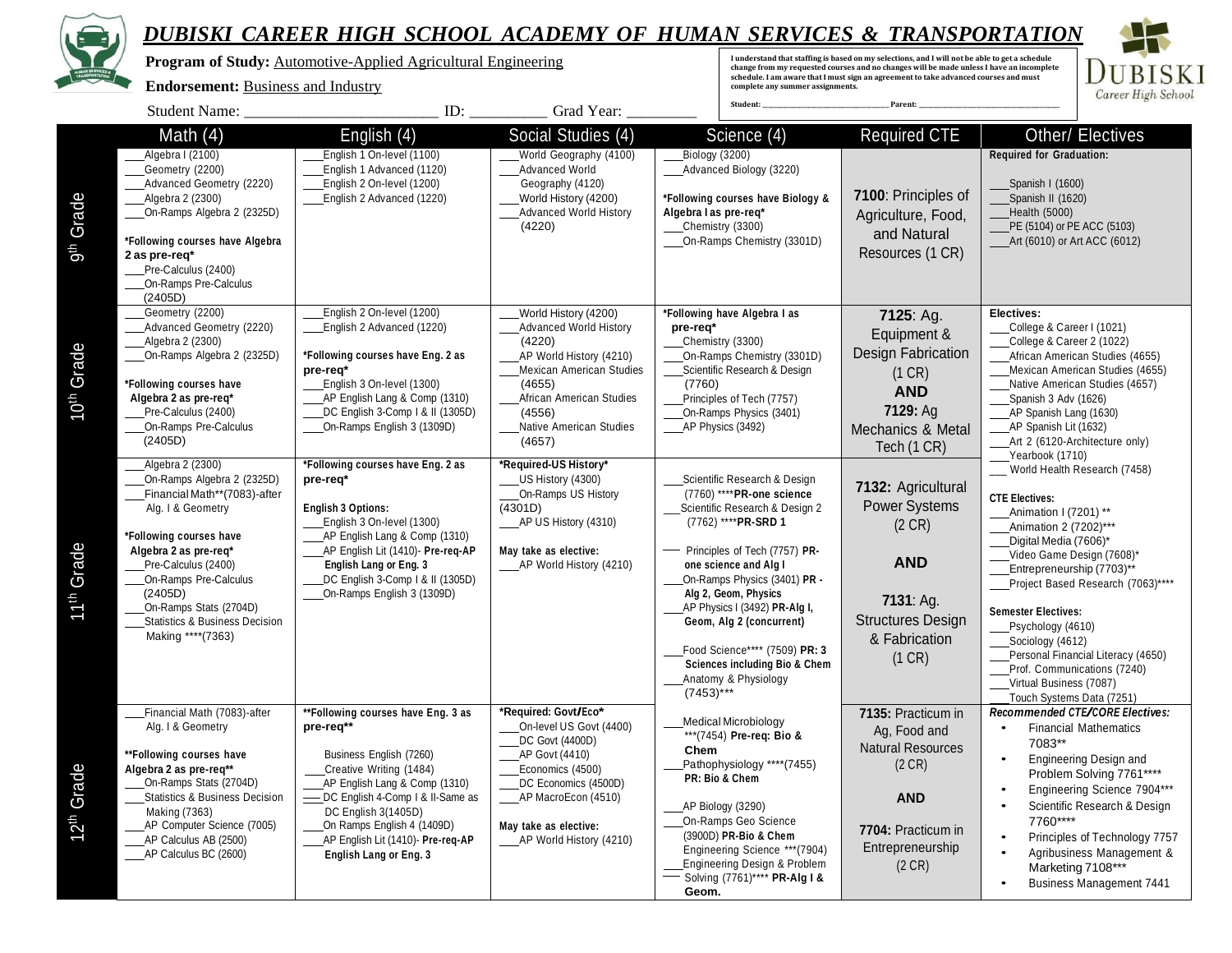

D **UBISKI** Career High School

 **Program of Study:** Aviation Maintenance **Endorsement:** Business and Industry

I understand that staffing is based on my selections, and I will not be able to get a schedule<br>change from my requested courses and no changes will be made unless I have an incomplete<br>schedule. I am aware that I must sign **complete any summer assignments.** 

|                        | <b>Student Name:</b>                                                                                                                                                                                                                                                                                            | ID                                                                                                                                                                                                                                                                                                    | Grad Year:                                                                                                                                                                                                         |                                                                                                                                                                                                                                                                                                                                                                                                                         |                                                                                                                      |                                                                                                                                                                                                                                                                                                                                                                                                                                     |
|------------------------|-----------------------------------------------------------------------------------------------------------------------------------------------------------------------------------------------------------------------------------------------------------------------------------------------------------------|-------------------------------------------------------------------------------------------------------------------------------------------------------------------------------------------------------------------------------------------------------------------------------------------------------|--------------------------------------------------------------------------------------------------------------------------------------------------------------------------------------------------------------------|-------------------------------------------------------------------------------------------------------------------------------------------------------------------------------------------------------------------------------------------------------------------------------------------------------------------------------------------------------------------------------------------------------------------------|----------------------------------------------------------------------------------------------------------------------|-------------------------------------------------------------------------------------------------------------------------------------------------------------------------------------------------------------------------------------------------------------------------------------------------------------------------------------------------------------------------------------------------------------------------------------|
| Grade<br>gth           | Math $(4)$<br>Algebra I (2100)<br>Geometry (2200)<br>Advanced Geometry (2220)<br>Algebra 2 (2300)<br>On-Ramps Algebra 2 (2325D)<br>*Following courses have Algebra<br>2 as pre-req*<br>Pre-Calculus (2400)<br>On-Ramps Pre-Calculus<br>(2405D)                                                                  | English (4)<br>English 1 On-level (1100)<br>English 1 Advanced (1120)<br>English 2 On-level (1200)<br>English 2 Advanced (1220)                                                                                                                                                                       | Social Studies (4)<br>World Geography (4100)<br>Advanced World<br>Geography (4120)<br>World History (4200)<br><b>Advanced World History</b><br>(4220)                                                              | Science (4)<br>Biology (3200)<br>Advanced Biology (3220)<br>*Following courses have Biology &<br>Algebra I as pre-reg*<br>Chemistry (3300)<br>On-Ramps Chemistry (3301D)                                                                                                                                                                                                                                                | <b>Required CTE</b><br><b>7807: Introduction</b><br>to Aircraft<br>Technology (1 CR)                                 | Other/ Electives<br><b>Required for Graduation:</b><br>Spanish I (1600)<br>Spanish II (1620)<br>Health (5000)<br>PE (5104) or PE ACC (5103)<br>Art (6010) or Art ACC (6012)                                                                                                                                                                                                                                                         |
| 10 <sup>th</sup> Grade | Geometry (2200)<br>Advanced Geometry (2220)<br>Algebra 2 (2300)<br>On-Ramps Algebra 2 (2325D)<br>*Following courses have<br>Algebra 2 as pre-reg*<br>Pre-Calculus (2400)<br>On-Ramps Pre-Calculus<br>(2405D)                                                                                                    | English 2 On-level (1200)<br>English 2 Advanced (1220)<br>*Following courses have Eng. 2 as<br>pre-req*<br>English 3 On-level (1300)<br>AP English Lang & Comp (1310)<br>DC English 3-Comp   & II (1305D)<br>On-Ramps English 3 (1309D)                                                               | World History (4200)<br><b>Advanced World History</b><br>(4220)<br>AP World History (4210)<br><b>Mexican American Studies</b><br>(4655)<br>African American Studies<br>(4556)<br>Native American Studies<br>(4657) | *Following have Algebra I as<br>pre-req*<br>Chemistry (3300)<br>On-Ramps Chemistry (3301D)<br>Scientific Research & Design<br>(7760)<br>Principles of Tech (7757)<br>On-Ramps Physics (3401)<br>AP Physics (3492)                                                                                                                                                                                                       | 7806: Aircraft<br>Airframe<br>Technology<br>$(2 \text{ CR})$<br><b>AND</b><br>7902: Digital<br>Electronics<br>(1 Cr) | Electives:<br>College & Career I (1021)<br>College & Career 2 (1022)<br>African American Studies (4655)<br>Mexican American Studies (4655)<br>Native American Studies (4657)<br>Spanish 3 Adv (1626)<br>AP Spanish Lang (1630)<br>AP Spanish Lit (1632)<br>Art 2 (6120-Architecture only)<br>Yearbook (1710)                                                                                                                        |
| 11 <sup>th</sup> Grade | Algebra 2 (2300)<br>On-Ramps Algebra 2 (2325D)<br>Financial Math**(7083)-after<br>Alg. I & Geometry<br>*Following courses have<br>Algebra 2 as pre-req*<br>Pre-Calculus (2400)<br>On-Ramps Pre-Calculus<br>(2405D)<br>On-Ramps Stats (2704D)<br><b>Statistics &amp; Business Decision</b><br>Making **** (7363) | *Following courses have Eng. 2 as<br>pre-req*<br><b>English 3 Options:</b><br>English 3 On-level (1300)<br>AP English Lang & Comp (1310)<br>AP English Lit (1410)- Pre-req-AP<br>English Lang or Eng. 3<br>DC English 3-Comp   & II (1305D)<br>On-Ramps English 3 (1309D)                             | *Required-US History*<br>US History (4300)<br>On-Ramps US History<br>(4301D)<br>AP US History (4310)<br>May take as elective:<br>AP World History (4210)                                                           | Scientific Research & Design<br>(7760) **** PR-one science<br>Scientific Research & Design 2<br>(7762) **** PR-SRD 1<br>Principles of Tech (7757) PR-<br>one science and Alg I<br>On-Ramps Physics (3401) PR -<br>Alg 2, Geom, Physics<br>AP Physics I (3492) PR-Alg I,<br>Geom, Alg 2 (concurrent)<br>Food Science**** (7509) PR: 3<br><b>Sciences including Bio &amp; Chem</b><br>Anatomy & Physiology<br>$(7453)***$ | 7808: Aircraft<br>Power Plant<br>Technology (2 CR)                                                                   | World Health Research (7458)<br><b>CTE Electives:</b><br>Animation I (7201) **<br>Animation 2 (7202)***<br>Digital Media (7606)*<br>Video Game Design (7608)*<br>Entrepreneurship (7703)**<br>Project Based Research (7063)****<br><b>Semester Electives:</b><br>Psychology (4610)<br>Sociology (4612)<br>Personal Financial Literacy (4650)<br>Prof. Communications (7240)<br>Virtual Business (7087)<br>Touch Systems Data (7251) |
| 12 <sup>th</sup> Grade | Financial Math (7083)-after<br>Alg. I & Geometry<br>**Following courses have<br>Algebra 2 as pre-req**<br>On-Ramps Stats (2704D)<br><b>Statistics &amp; Business Decision</b><br><b>Making (7363)</b><br>AP Computer Science (7005)<br>AP Calculus AB (2500)<br>AP Calculus BC (2600)                           | **Following courses have Eng. 3 as<br>pre-req**<br>Business English (7260)<br>Creative Writing (1484)<br>AP English Lang & Comp (1310)<br>DC English 4-Comp I & II-Same as<br>DC English 3(1405D)<br>On Ramps English 4 (1409D)<br>AP English Lit (1410)- Pre-req-AP<br><b>English Lang or Eng. 3</b> | *Required: Govt/Eco*<br>On-level US Govt (4400)<br>DC Govt (4400D)<br>AP Govt (4410)<br>Economics (4500)<br>DC Economics (4500D)<br>_AP MacroEcon (4510)<br>May take as elective:<br>AP World History (4210)       | <b>Medical Microbiology</b><br>***(7454) Pre-req: Bio &<br>Chem<br>Pathophysiology ****(7455)<br>PR: Bio & Chem<br>AP Biology (3290)<br>On-Ramps Geo Science<br>(3900D) PR-Bio & Chem<br>Engineering Science *** (7904)<br>Engineering Design & Problem<br>Solving (7761)**** PR-Alg I &<br>Geom.                                                                                                                       | 7828: Practicum in<br>Transportation<br>Systems (2 CR)                                                               | Recommended CTE/CORE Electives:<br>Financial Mathematics 7083**<br><b>Engineering Design and Problem</b><br>Solving 7761****<br>Engineering Science 7904***<br>$\bullet$<br>Scientific Research & Design<br>$\bullet$<br>7760****<br>Principles of Technology 7757<br>$\bullet$<br><b>Business Management 7441</b><br>Ag Equipment Design & Fab (12-<br>7125)****<br>Intro to CAD (12-7915)***                                      |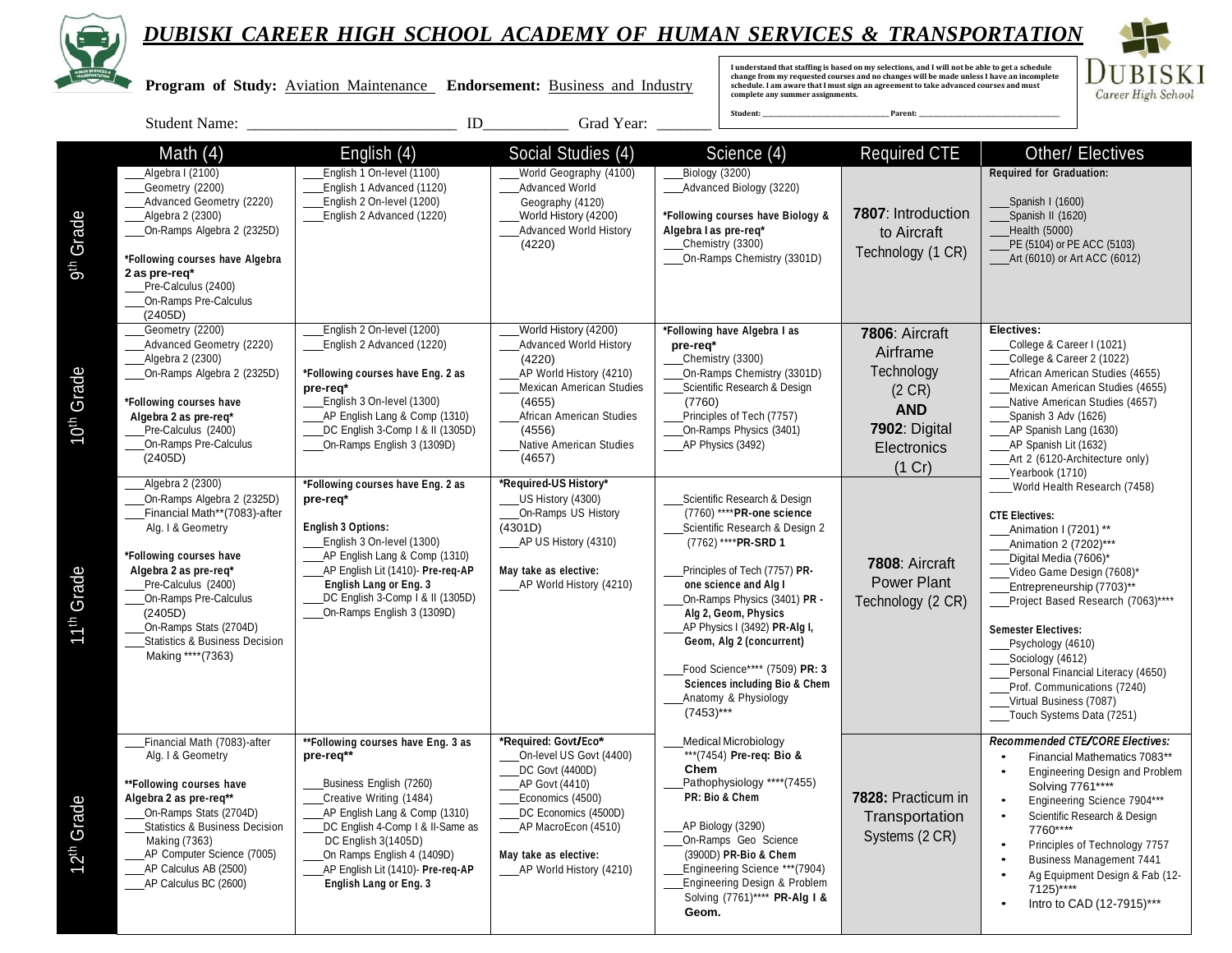

| $\color{red} \bullet$  | DUDISKI CAKEEK HIGH SCHUUL ACADEMI UF HUMAN SEKVICES & IKANSFUKIAIIUN<br>Program of Study: Cosmetology Endorsement: Public Service<br>ID<br>Grad Year:<br><b>Student Name:</b>                                                                                                              |                                                                                                                                                                                                                                                                                                |                                                                                                                                                                                                                                             |                                                                                              |                                                                                                                                                                                                                                                                                                                                                         | I understand that staffing is based on my selections, and I will not be able to get a schedule change from my requested courses and no changes will be made unless I have an incomplete<br>schedule. I am aware that I must sign an agreement to take advanced courses and must<br>BISKI<br>complete any summer assignments.<br>Career High School<br>Student:<br>Parent: |                                                                                                                                                                                                                                                                                                                                                                                                                                     |  |
|------------------------|---------------------------------------------------------------------------------------------------------------------------------------------------------------------------------------------------------------------------------------------------------------------------------------------|------------------------------------------------------------------------------------------------------------------------------------------------------------------------------------------------------------------------------------------------------------------------------------------------|---------------------------------------------------------------------------------------------------------------------------------------------------------------------------------------------------------------------------------------------|----------------------------------------------------------------------------------------------|---------------------------------------------------------------------------------------------------------------------------------------------------------------------------------------------------------------------------------------------------------------------------------------------------------------------------------------------------------|---------------------------------------------------------------------------------------------------------------------------------------------------------------------------------------------------------------------------------------------------------------------------------------------------------------------------------------------------------------------------|-------------------------------------------------------------------------------------------------------------------------------------------------------------------------------------------------------------------------------------------------------------------------------------------------------------------------------------------------------------------------------------------------------------------------------------|--|
|                        |                                                                                                                                                                                                                                                                                             |                                                                                                                                                                                                                                                                                                |                                                                                                                                                                                                                                             |                                                                                              |                                                                                                                                                                                                                                                                                                                                                         |                                                                                                                                                                                                                                                                                                                                                                           |                                                                                                                                                                                                                                                                                                                                                                                                                                     |  |
| 9 <sup>th</sup> Grade  | Math $(4)$<br>Algebra I (2100)<br>Geometry (2200)<br>Advanced Geometry (2220)<br>Algebra 2 (2300)<br>On-Ramps Algebra 2 (2325D)<br>*Following courses have Algebra<br>2 as pre-req*<br>Pre-Calculus (2400)<br>On-Ramps Pre-Calculus<br>(2405D)                                              | English (4)<br>English 1 On-level (1100)<br>English 1 Advanced (1120)<br>English 2 On-level (1200)<br>English 2 Advanced (1220)                                                                                                                                                                | Social Studies (4)<br>World Geography (4100)<br>Advanced World<br>Geography (4120)<br>World History (4200)<br><b>Advanced World History</b><br>(4220)                                                                                       | Biology (3200)<br>Algebra I as pre-reg*<br>Chemistry (3300)                                  | Science (4)<br>Advanced Biology (3220)<br>*Following courses have Biology &<br>On-Ramps Chemistry (3301D)                                                                                                                                                                                                                                               | <b>Required CTE</b><br>7570: Introduction<br>to Cosmetology<br>(1 CR)                                                                                                                                                                                                                                                                                                     | Other/ Electives<br><b>Required for Graduation:</b><br>Spanish I (1600)<br>Spanish II (1620)<br>Health (5000)<br>PE (5104) or PE ACC (5103)<br>Art (6010) or Art ACC (6012)                                                                                                                                                                                                                                                         |  |
| 10 <sup>th</sup> Grade | Geometry (2200)<br>Advanced Geometry (2220)<br>Algebra 2 (2300)<br>On-Ramps Algebra 2 (2325D)<br>*Following courses have<br>Algebra 2 as pre-req*<br>Pre-Calculus (2400)<br>On-Ramps Pre-Calculus<br>(2405D)<br>Algebra 2 (2300)                                                            | English 2 On-level (1200)<br>English 2 Advanced (1220)<br>*Following courses have Eng. 2 as<br>pre-req*<br>English 3 On-level (1300)<br>AP English Lang & Comp (1310)<br>DC English 3-Comp   & II (1305D)<br>On-Ramps English 3 (1309D)<br>*Following courses have Eng. 2 as                   | World History (4200)<br><b>Advanced World History</b><br>(4220)<br>AP World History (4210)<br><b>Mexican American Studies</b><br>(4655)<br>African American Studies<br>(4556)<br>Native American Studies<br>(4657)<br>*Required-US History* | *Following have Algebra I as<br>pre-req*<br>Chemistry (3300)<br>(7760)<br>_AP Physics (3492) | On-Ramps Chemistry (3301D)<br>Scientific Research & Design<br>Principles of Tech (7757)<br>On-Ramps Physics (3401)                                                                                                                                                                                                                                      | 7571:<br>Cosmetology I<br>(2 CR)                                                                                                                                                                                                                                                                                                                                          | Electives:<br>College & Career I (1021)<br>College & Career 2 (1022)<br>African American Studies (4655)<br>Mexican American Studies (4655)<br>Native American Studies (4657)<br>Spanish 3 Adv (1626)<br>AP Spanish Lang (1630)<br>AP Spanish Lit (1632)<br>Art 2 (6120-Architecture only)<br>Yearbook (1710)                                                                                                                        |  |
| 11 <sup>th</sup> Grade | On-Ramps Algebra 2 (2325D)<br>Financial Math**(7083)-after<br>Alg. I & Geometry<br>*Following courses have<br>Algebra 2 as pre-req*<br>Pre-Calculus (2400)<br>On-Ramps Pre-Calculus<br>(2405D)<br>On-Ramps Stats (2704D)<br><b>Statistics &amp; Business Decision</b><br>Making **** (7363) | pre-req*<br><b>English 3 Options:</b><br>English 3 On-level (1300)<br>AP English Lang & Comp (1310)<br>AP English Lit (1410)- Pre-req-AP<br>English Lang or Eng. 3<br>DC English 3-Comp 1 & II (1305D)<br>On-Ramps English 3 (1309D)                                                           | US History (4300)<br>On-Ramps US History<br>(4301D)<br>____AP US History (4310)<br>May take as elective:<br>____AP World History (4210)                                                                                                     | one science and Alg I<br>Alg 2, Geom, Physics<br>$(7453)***$                                 | Scientific Research & Design<br>(7760) **** PR-one science<br>Scientific Research & Design 2<br>(7762) **** PR-SRD 1<br>Principles of Tech (7757) PR-<br>On-Ramps Physics (3401) PR -<br>AP Physics I (3492) PR-Alg I,<br>Geom, Alg 2 (concurrent)<br>Food Science**** (7509) PR: 3<br><b>Sciences including Bio &amp; Chem</b><br>Anatomy & Physiology | 7578:<br>Cosmetology II<br>(3 CR)                                                                                                                                                                                                                                                                                                                                         | World Health Research (7458)<br><b>CTE Electives:</b><br>Animation I (7201) **<br>Animation 2 (7202)***<br>Digital Media (7606)*<br>Video Game Design (7608)*<br>Entrepreneurship (7703)**<br>Project Based Research (7063)****<br><b>Semester Electives:</b><br>Psychology (4610)<br>Sociology (4612)<br>Personal Financial Literacy (4650)<br>Prof. Communications (7240)<br>Virtual Business (7087)<br>Touch Systems Data (7251) |  |
| 12 <sup>th</sup> Grade | Financial Math (7083)-after<br>Alg. I & Geometry<br>**Following courses have<br>Algebra 2 as pre-req**<br>On-Ramps Stats (2704D)<br>Statistics & Business Decision<br>Making (7363)<br>AP Computer Science (7005)<br>AP Calculus AB (2500)<br>____AP Calculus BC (2600)                     | **Following courses have Eng. 3 as<br>pre-req**<br>Business English (7260)<br>Creative Writing (1484)<br>AP English Lang & Comp (1310)<br>DC English 4-Comp I & II-Same as<br>DC English 3(1405D)<br>On Ramps English 4 (1409D)<br>AP English Lit (1410)- Pre-req-AP<br>English Lang or Eng. 3 | *Required: Govt/Eco*<br>On-level US Govt (4400)<br>DC Govt (4400D)<br>AP Govt (4410)<br>Economics (4500)<br>DC Economics (4500D)<br>____AP Macro Econ (4510)<br>May take as elective:<br>AP World History (4210)                            | <b>Medical Microbiology</b><br>Chem<br>PR: Bio & Chem<br>AP Biology (3290)<br>Geom.          | *** (7454) Pre-reg: Bio &<br>Pathophysiology ****(7455)<br>On-Ramps Geo Science<br>(3900D) PR-Bio & Chem<br>Engineering Science *** (7904)<br>Engineering Design & Problem<br>Solving (7761)**** PR-Alg I &                                                                                                                                             | 7559: Extended<br>Practicum in<br><b>Human Services</b><br>(3 CR)                                                                                                                                                                                                                                                                                                         | Recommended CTE/CORE Electives:<br>Project-Based Research<br>$\bullet$<br>$(11-7063)$ ****<br>Project-Based Research 2nd<br>time(12)                                                                                                                                                                                                                                                                                                |  |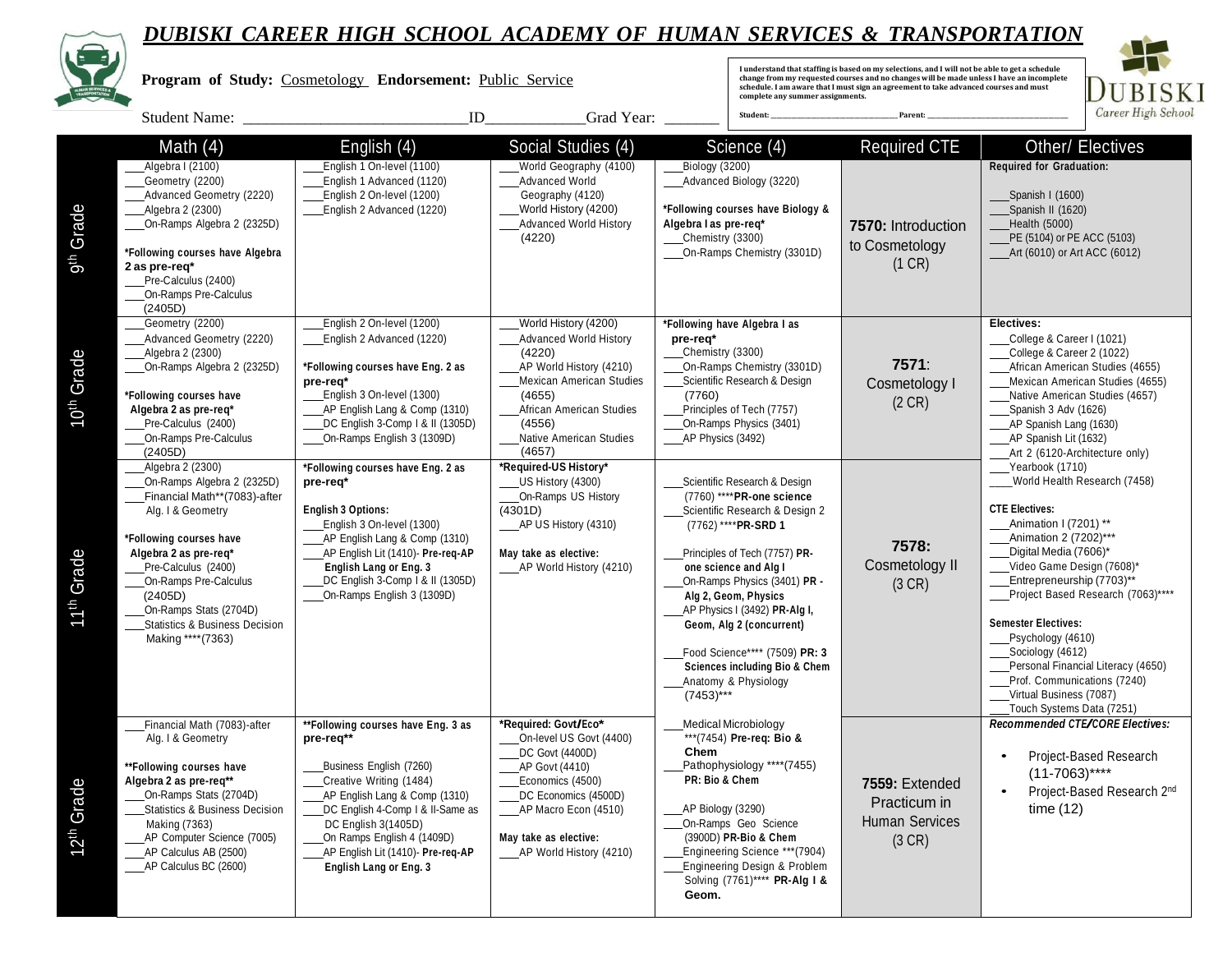

|                        | DUBISKI CAREER HIGH SCHOOL ACADEMY OF HUMAN SERVICES & IRANSPORIATION<br>Program of Study: Culinary Arts Endorsement: Business and Industry                                                                                                                                                 |                                                                                                                                                                                                                                                                                                |                                                                                                                                                                                                                                       | I understand that staffing is based on my selections, and I will not be able to get a schedule<br>change from my requested courses and no changes will be made unless I have an incomplete<br>schedule. I am aware that I must sign an agreement to take advanced courses and must<br>complete any summer assignments.                                                                                                  | <b>BISKI</b>                                                                                                                                           |                                                                                                                                                                                                                                                                                                                                                                                                                                     |
|------------------------|---------------------------------------------------------------------------------------------------------------------------------------------------------------------------------------------------------------------------------------------------------------------------------------------|------------------------------------------------------------------------------------------------------------------------------------------------------------------------------------------------------------------------------------------------------------------------------------------------|---------------------------------------------------------------------------------------------------------------------------------------------------------------------------------------------------------------------------------------|-------------------------------------------------------------------------------------------------------------------------------------------------------------------------------------------------------------------------------------------------------------------------------------------------------------------------------------------------------------------------------------------------------------------------|--------------------------------------------------------------------------------------------------------------------------------------------------------|-------------------------------------------------------------------------------------------------------------------------------------------------------------------------------------------------------------------------------------------------------------------------------------------------------------------------------------------------------------------------------------------------------------------------------------|
|                        | <b>Student Name:</b>                                                                                                                                                                                                                                                                        | $\rm ID$                                                                                                                                                                                                                                                                                       | Grad Year:                                                                                                                                                                                                                            | Student:                                                                                                                                                                                                                                                                                                                                                                                                                | Parent:                                                                                                                                                | Career High School                                                                                                                                                                                                                                                                                                                                                                                                                  |
| 9 <sup>th</sup> Grade  | Math $(4)$<br>Algebra I (2100)<br>Geometry (2200)<br>Advanced Geometry (2220)<br>Algebra 2 (2300)<br>On-Ramps Algebra 2 (2325D)<br>*Following courses have Algebra<br>2 as pre-req*<br>Pre-Calculus (2400)<br>On-Ramps Pre-Calculus<br>(2405D)                                              | English (4)<br>English 1 On-level (1100)<br>English 1 Advanced (1120)<br>English 2 On-level (1200)<br>English 2 Advanced (1220)                                                                                                                                                                | Social Studies (4)<br>World Geography (4100)<br><b>Advanced World</b><br>Geography (4120)<br>World History (4200)<br><b>Advanced World History</b><br>(4220)                                                                          | Science (4)<br>Biology (3200)<br>Advanced Biology (3220)<br>*Following courses have Biology &<br>Algebra I as pre-req*<br>Chemistry (3300)<br>On-Ramps Chemistry (3301D)                                                                                                                                                                                                                                                | <b>Required CTE</b><br>7065: Introduction<br>to Culinary Arts<br>(1 CR)                                                                                | <b>Other/ Electives</b><br><b>Required for Graduation:</b><br>Spanish I (1600)<br>Spanish II (1620)<br>Health (5000)<br>PE (5104) or PE ACC (5103)<br>____Art (6010) or Art ACC (6012)                                                                                                                                                                                                                                              |
| 10 <sup>th</sup> Grade | Geometry (2200)<br>Advanced Geometry (2220)<br>Algebra 2 (2300)<br>On-Ramps Algebra 2 (2325D)<br>*Following courses have<br>Algebra 2 as pre-req*<br>Pre-Calculus (2400)<br>On-Ramps Pre-Calculus<br>(2405D)<br>Algebra 2 (2300)                                                            | English 2 On-level (1200)<br>English 2 Advanced (1220)<br>*Following courses have Eng. 2 as<br>pre-req*<br>English 3 On-level (1300)<br>AP English Lang & Comp (1310)<br>DC English 3-Comp   & II (1305D)<br>On-Ramps English 3 (1309D)<br>*Following courses have Eng. 2 as                   | World History (4200)<br>Advanced World History<br>(4220)<br>_AP World History (4210)<br><b>Mexican American Studies</b><br>(4655)<br>African American Studies<br>(4556)<br>Native American Studies<br>(4657)<br>*Required-US History* | *Following have Algebra I as<br>pre-req*<br>Chemistry (3300)<br>On-Ramps Chemistry (3301D)<br>Scientific Research & Design<br>(7760)<br>Principles of Tech (7757)<br>On-Ramps Physics (3401)<br>AP Physics (3492)                                                                                                                                                                                                       | 7510: Culinary Arts<br>$(2 \text{ CR})$                                                                                                                | Electives:<br>College & Career I (1021)<br>College & Career 2 (1022)<br>African American Studies (4655)<br>Mexican American Studies (4655)<br>Native American Studies (4657)<br>Spanish 3 Adv (1626)<br>AP Spanish Lang (1630)<br>_AP Spanish Lit (1632)<br>Art 2 (6120-Architecture only)<br>Yearbook (1710)                                                                                                                       |
| 11 <sup>th</sup> Grade | On-Ramps Algebra 2 (2325D)<br>Financial Math**(7083)-after<br>Alg. I & Geometry<br>*Following courses have<br>Algebra 2 as pre-req*<br>Pre-Calculus (2400)<br>On-Ramps Pre-Calculus<br>(2405D)<br>On-Ramps Stats (2704D)<br><b>Statistics &amp; Business Decision</b><br>Making **** (7363) | pre-req*<br><b>English 3 Options:</b><br>English 3 On-level (1300)<br>AP English Lang & Comp (1310)<br>AP English Lit (1410)- Pre-req-AP<br>English Lang or Eng. 3<br>DC English 3-Comp   & II (1305D)<br>On-Ramps English 3 (1309D)                                                           | _US History (4300)<br>On-Ramps US History<br>(4301D)<br>____AP US History (4310)<br>May take as elective:<br>____AP World History (4210)                                                                                              | Scientific Research & Design<br>(7760) **** PR-one science<br>Scientific Research & Design 2<br>(7762) **** PR-SRD 1<br>Principles of Tech (7757) PR-<br>one science and Alg I<br>On-Ramps Physics (3401) PR -<br>Alg 2, Geom, Physics<br>AP Physics I (3492) PR-Alg I,<br>Geom, Alg 2 (concurrent)<br>Food Science**** (7509) PR: 3<br><b>Sciences including Bio &amp; Chem</b><br>Anatomy & Physiology<br>$(7453)***$ | 7511: Culinary Arts<br>Advanced (Dual<br>Credit)<br>$(2 \text{ CR})$<br><b>AND</b><br>7525: Practicum in<br><b>Culinary Arts I</b><br>$(2 \text{ CR})$ | World Health Research (7458)<br><b>CTE Electives:</b><br>Animation I (7201) **<br>Animation 2 (7202)***<br>Digital Media (7606)*<br>Video Game Design (7608)*<br>Entrepreneurship (7703)**<br>Project Based Research (7063)****<br><b>Semester Electives:</b><br>Psychology (4610)<br>Sociology (4612)<br>Personal Financial Literacy (4650)<br>Prof. Communications (7240)<br>Virtual Business (7087)<br>Touch Systems Data (7251) |
| 12 <sup>th</sup> Grade | Financial Math (7083)-after<br>Alg. I & Geometry<br>**Following courses have<br>Algebra 2 as pre-req**<br>On-Ramps Stats (2704D)<br><b>Statistics &amp; Business Decision</b><br>Making (7363)<br>AP Computer Science (7005)<br>AP Calculus AB (2500)<br>____AP Calculus BC (2600)          | **Following courses have Eng. 3 as<br>pre-req**<br>Business English (7260)<br>Creative Writing (1484)<br>AP English Lang & Comp (1310)<br>DC English 4-Comp I & II-Same as<br>DC English 3(1405D)<br>On Ramps English 4 (1409D)<br>AP English Lit (1410)- Pre-req-AP<br>English Lang or Eng. 3 | *Required: Govt/Eco*<br>On-level US Govt (4400)<br>DC Govt (4400D)<br>AP Govt (4410)<br>Economics (4500)<br>DC Economics (4500D)<br>AP MacroEcon (4510)<br>May take as elective:<br>AP World History (4210)                           | <b>Medical Microbiology</b><br>*** (7454) Pre-req: Bio &<br>Chem<br>Pathophysiology **** (7455)<br>PR: Bio & Chem<br>AP Biology (3290)<br>On-Ramps Geo Science<br>(3900D) PR-Bio & Chem<br>Engineering Science *** (7904)<br>Engineering Design & Problem<br>Solving (7761)**** PR-Alg I &<br>Geom.                                                                                                                     | 7529: Extended<br>Practicum in<br><b>Culinary Arts II</b><br><b>AND</b><br>7527: Dual credit<br><b>Advanced Food</b><br>Prep                           | Recommended CTE/CORE Electives:<br><b>Engineering Science</b><br>$\bullet$<br>7904***<br>Food Science 7509****<br>Scientific Research & Design<br>7760****                                                                                                                                                                                                                                                                          |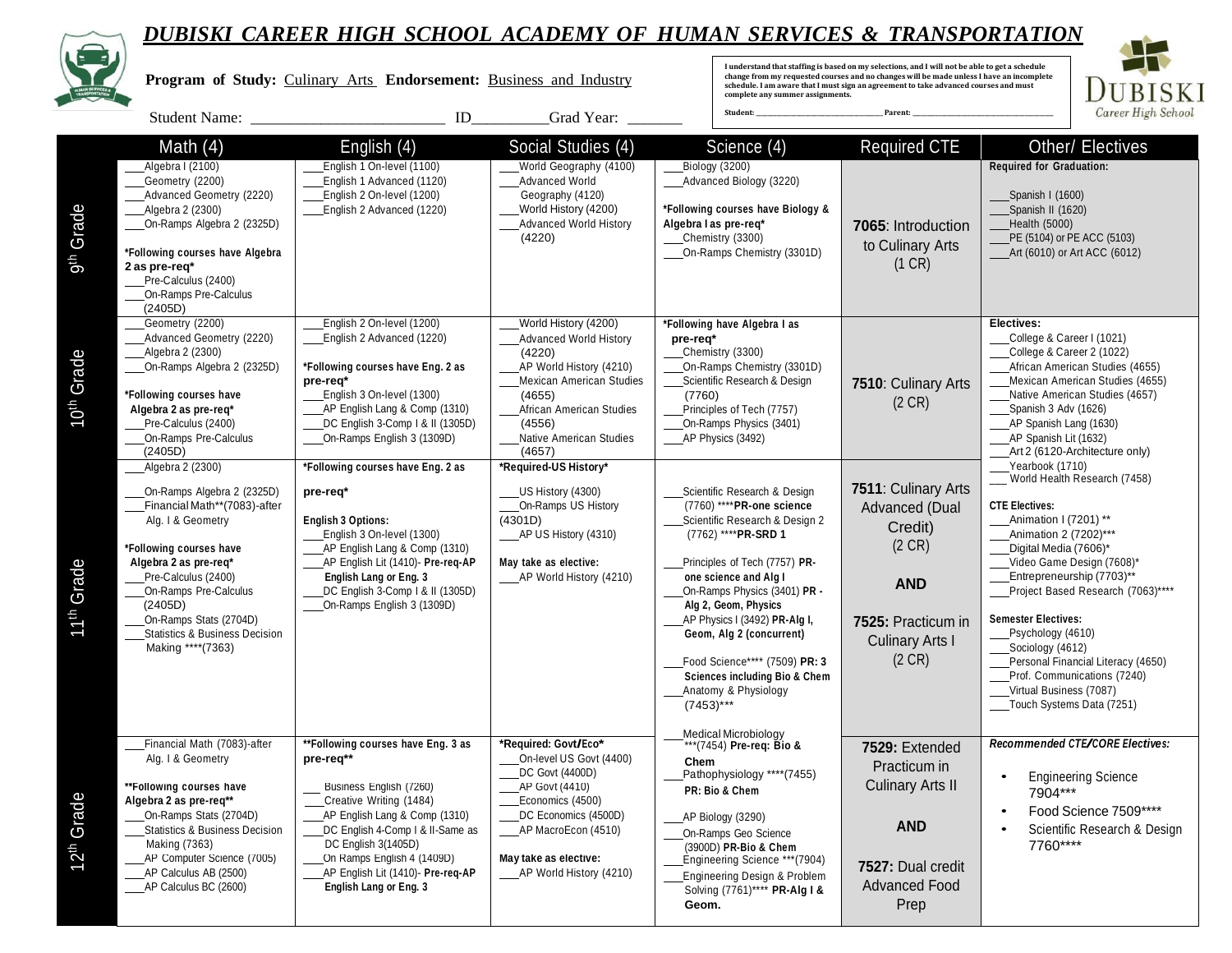

**ALC** 

|                        |                                                                                                                                                                                                                                                                                             | I understand that staffing is based on my selections, and I will not be able to get a schedule<br>change from my requested courses and no changes will be made unless I have an incomplete<br>Program of Study: Design Engineering Endorsement: STEM<br>schedule. I am aware that I must sign an agreement to take advanced courses and must<br>complete any summer assignments.<br>Student:<br>Parent: |                                                                                                                                                                                                                                              |                                                                                                                                                                                                                                                                                                                                                                                                                         | <b>BISKI</b><br>Career High School                                                                                     |                                                                                                                                                                                                                                                                                                                                                                                                                                     |
|------------------------|---------------------------------------------------------------------------------------------------------------------------------------------------------------------------------------------------------------------------------------------------------------------------------------------|---------------------------------------------------------------------------------------------------------------------------------------------------------------------------------------------------------------------------------------------------------------------------------------------------------------------------------------------------------------------------------------------------------|----------------------------------------------------------------------------------------------------------------------------------------------------------------------------------------------------------------------------------------------|-------------------------------------------------------------------------------------------------------------------------------------------------------------------------------------------------------------------------------------------------------------------------------------------------------------------------------------------------------------------------------------------------------------------------|------------------------------------------------------------------------------------------------------------------------|-------------------------------------------------------------------------------------------------------------------------------------------------------------------------------------------------------------------------------------------------------------------------------------------------------------------------------------------------------------------------------------------------------------------------------------|
|                        |                                                                                                                                                                                                                                                                                             | ID                                                                                                                                                                                                                                                                                                                                                                                                      | Grad Year:                                                                                                                                                                                                                                   |                                                                                                                                                                                                                                                                                                                                                                                                                         |                                                                                                                        |                                                                                                                                                                                                                                                                                                                                                                                                                                     |
| Grade<br>5th           | Math $(4)$<br>Algebra I (2100)<br>Geometry (2200)<br>Advanced Geometry (2220)<br>Algebra 2 (2300)<br>On-Ramps Algebra 2 (2325D)<br>*Following courses have Algebra<br>2 as pre-req*<br>Pre-Calculus (2400)<br>On-Ramps Pre-Calculus<br>(2405D)                                              | English (4)<br>English 1 On-level (1100)<br>English 1 Advanced (1120)<br>English 2 On-level (1200)<br>English 2 Advanced (1220)                                                                                                                                                                                                                                                                         | Social Studies (4)<br>World Geography (4100)<br>Advanced World<br>Geography (4120)<br>World History (4200)<br><b>Advanced World History</b><br>(4220)                                                                                        | Science (4)<br>Biology (3200)<br>Advanced Biology (3220)<br>*Following courses have Biology &<br>Algebra I as pre-req*<br>Chemistry (3300)<br>On-Ramps Chemistry (3301D)                                                                                                                                                                                                                                                | <b>Required CTE</b><br>7750: Principles of<br>Applied<br>Engineering<br>(1 CR)                                         | <b>Other/ Electives</b><br><b>Required for Graduation:</b><br>Spanish I (1600)<br>Spanish II (1620)<br><b>Health (5000)</b><br>PE (5104) or PE ACC (5103)<br>____Art (6010) or Art ACC (6012)                                                                                                                                                                                                                                       |
| 10 <sup>th</sup> Grade | Geometry (2200)<br>Advanced Geometry (2220)<br>Algebra 2 (2300)<br>On-Ramps Algebra 2 (2325D)<br>*Following courses have<br>Algebra 2 as pre-req*<br>Pre-Calculus (2400)<br>On-Ramps Pre-Calculus<br>(2405D)<br>Algebra 2 (2300)                                                            | English 2 On-level (1200)<br>English 2 Advanced (1220)<br>*Following courses have Eng. 2 as<br>pre-req*<br>English 3 On-level (1300)<br>AP English Lang & Comp (1310)<br>DC English 3-Comp   & II (1305D)<br>On-Ramps English 3 (1309D)<br>*Following courses have Eng. 2 as                                                                                                                            | World History (4200)<br><b>Advanced World History</b><br>(4220)<br>_AP World History (4210)<br><b>Mexican American Studies</b><br>(4655)<br>African American Studies<br>(4556)<br>Native American Studies<br>(4657)<br>*Required-US History* | *Following have Algebra I as<br>pre-req*<br>Chemistry (3300)<br>On-Ramps Chemistry (3301D)<br>Scientific Research & Design<br>(7760)<br>Principles of Tech (7757)<br>On-Ramps Physics (3401)<br>AP Physics (3492)                                                                                                                                                                                                       | 7753: Engineering<br>Design &<br>Presentation<br>(1 CR)<br><b>AND</b><br>7756: Robotics I<br>(1 CR)                    | Electives:<br>College & Career I (1021)<br>College & Career 2 (1022)<br>African American Studies (4655)<br>Mexican American Studies (4655)<br>Native American Studies (4657)<br>Spanish 3 Adv (1626)<br>AP Spanish Lang (1630)<br>AP Spanish Lit (1632)<br>Art 2 (6120-Architecture only)<br>Yearbook (1710)                                                                                                                        |
| 11 <sup>th</sup> Grade | On-Ramps Algebra 2 (2325D)<br>Financial Math**(7083)-after<br>Alg. I & Geometry<br>*Following courses have<br>Algebra 2 as pre-req*<br>Pre-Calculus (2400)<br>On-Ramps Pre-Calculus<br>(2405D)<br>On-Ramps Stats (2704D)<br><b>Statistics &amp; Business Decision</b><br>Making **** (7363) | pre-req*<br><b>English 3 Options:</b><br>English 3 On-level (1300)<br>AP English Lang & Comp (1310)<br>AP English Lit (1410)- Pre-req-AP<br>English Lang or Eng. 3<br>DC English 3-Comp   & II (1305D)<br>On-Ramps English 3 (1309D)                                                                                                                                                                    | _US History (4300)<br>On-Ramps US History<br>(4301D)<br>AP US History (4310)<br>May take as elective:<br>AP World History (4210)                                                                                                             | Scientific Research & Design<br>(7760) **** PR-one science<br>Scientific Research & Design 2<br>(7762) **** PR-SRD 1<br>Principles of Tech (7757) PR-<br>one science and Alg I<br>On-Ramps Physics (3401) PR -<br>Alg 2, Geom, Physics<br>AP Physics I (3492) PR-Alg I,<br>Geom, Alg 2 (concurrent)<br>Food Science**** (7509) PR: 3<br><b>Sciences including Bio &amp; Chem</b><br>Anatomy & Physiology<br>$(7453)***$ | 7754: Engineering<br>Design &<br>Presentation 2<br>$(2 \text{ CR})$<br><b>AND</b><br>7775: Practicum in<br>STEM (2 CR) | World Health Research (7458)<br><b>CTE Electives:</b><br>Animation I (7201) **<br>Animation 2 (7202)***<br>Digital Media (7606)*<br>Video Game Design (7608)*<br>Entrepreneurship (7703)**<br>Project Based Research (7063)****<br><b>Semester Electives:</b><br>Psychology (4610)<br>Sociology (4612)<br>Personal Financial Literacy (4650)<br>Prof. Communications (7240)<br>Virtual Business (7087)<br>Touch Systems Data (7251) |
| 12 <sup>th</sup> Grade | Financial Math (7083)-after<br>Alg. I & Geometry<br>**Following courses have<br>Algebra 2 as pre-req**<br>On-Ramps Stats (2704D)<br>Statistics & Business Decision<br>Making (7363)<br>AP Computer Science (7005)<br>AP Calculus AB (2500)<br>AP Calculus BC (2600)                         | **Following courses have Eng. 3 as<br>pre-req**<br>Business English (7260)<br>Creative Writing (1484)<br>AP English Lang & Comp (1310)<br>DC English 4-Comp I & II-Same as<br>DC English 3(1405D)<br>On Ramps English 4 (1409D)<br>AP English Lit (1410)- Pre-req-AP<br>English Lang or Eng. 3                                                                                                          | *Required: Govt/Eco*<br>On-level US Govt (4400)<br>DC Govt (4400D)<br>AP Govt (4410)<br>Economics (4500)<br>DC Economics (4500D)<br>AP MacroEcon (4510)<br>May take as elective:<br>____AP World History (4210)                              | <b>Medical Microbiology</b><br>*** (7454) Pre-reg: Bio &<br>Chem<br>Pathophysiology ****(7455)<br>PR: Bio & Chem<br>AP Biology (3290)<br>On-Ramps Geo Science<br>(3900D) PR-Bio & Chem<br>Engineering Science *** (7904)<br>Engineering Design & Problem<br>Solving (7761)**** PR-Alg I &<br>Geom.                                                                                                                      | 7774: Extended<br>Practicum in<br><b>STEM II</b><br>(3 CR)                                                             | Recommended CTE/CORE Electives:<br>Financial Mathematics 7083**<br><b>Engineering Design and Problem</b><br>Solving 7761****<br>Engineering Science 7904***<br>Scientific Research & Design<br>7760****<br>Digital Electronics (10-7902)***<br>Intro to CAD (12-7915)***<br>Robotics II 7772 ***                                                                                                                                    |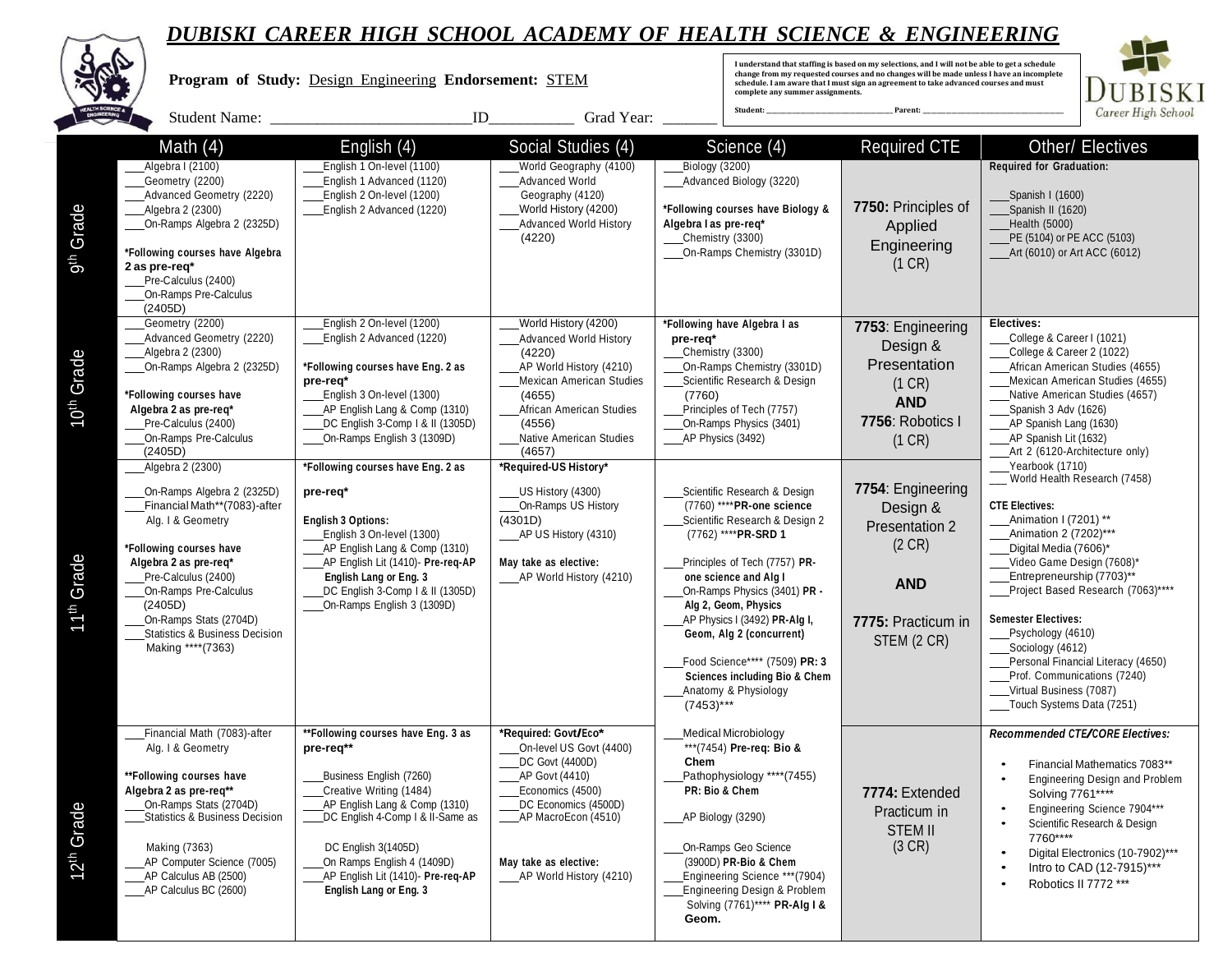

**ALCOHOL:** 

|                           |                                                                                                                                                                                                                                                                                                                 | Program of Study: Dentistry Endorsement: Public Service                                                                                                                                                                                                                                               |                                                                                                                                                                                                              | complete any summer assignments.                                                                                                                                                                                                                                                                                                                                                                                                            | I understand that staffing is based on my selections, and I will not be able to get a schedule<br>change from my requested courses and no changes will be made unless I have an incomplete<br>schedule. I am aware that I must sign an agreement to take advanced courses and must | <b>BISKI</b>                                                                                                                                                                                                                                                                                                                                                                                                                                           |
|---------------------------|-----------------------------------------------------------------------------------------------------------------------------------------------------------------------------------------------------------------------------------------------------------------------------------------------------------------|-------------------------------------------------------------------------------------------------------------------------------------------------------------------------------------------------------------------------------------------------------------------------------------------------------|--------------------------------------------------------------------------------------------------------------------------------------------------------------------------------------------------------------|---------------------------------------------------------------------------------------------------------------------------------------------------------------------------------------------------------------------------------------------------------------------------------------------------------------------------------------------------------------------------------------------------------------------------------------------|------------------------------------------------------------------------------------------------------------------------------------------------------------------------------------------------------------------------------------------------------------------------------------|--------------------------------------------------------------------------------------------------------------------------------------------------------------------------------------------------------------------------------------------------------------------------------------------------------------------------------------------------------------------------------------------------------------------------------------------------------|
|                           | Student Name: _                                                                                                                                                                                                                                                                                                 |                                                                                                                                                                                                                                                                                                       | ID<br>Grad Year:                                                                                                                                                                                             | Student:                                                                                                                                                                                                                                                                                                                                                                                                                                    | Parent:                                                                                                                                                                                                                                                                            | Career High School                                                                                                                                                                                                                                                                                                                                                                                                                                     |
| 9 <sup>th</sup> Grade     | Math $(4)$<br>Algebra I (2100)<br>Geometry (2200)<br>Advanced Geometry (2220)<br>Algebra 2 (2300)<br>On-Ramps Algebra 2 (2325D)<br>*Following courses have Algebra<br>2 as pre-req*<br>Pre-Calculus (2400)<br>On-Ramps Pre-Calculus<br>(2405D)                                                                  | English (4)<br>English 1 On-level (1100)<br>English 1 Advanced (1120)<br>English 2 On-level (1200)<br>English 2 Advanced (1220)                                                                                                                                                                       | Social Studies (4)<br>World Geography (4100)<br><b>Advanced World</b><br>Geography (4120)<br>World History (4200)<br><b>Advanced World History</b><br>(4220)                                                 | Science (4)<br>Biology (3200)<br>Advanced Biology (3220)<br>*Following courses have Biology &<br>Algebra I as pre-req*<br>Chemistry (3300)<br>On-Ramps Chemistry (3301D)                                                                                                                                                                                                                                                                    | <b>Required CTE</b><br>7450: Principles of<br><b>Health Science</b>                                                                                                                                                                                                                | Other/ Electives<br><b>Required for Graduation:</b><br>Spanish I (1600)<br>Spanish II (1620)<br>Health (5000)<br>PE (5104) or PE ACC (5103)<br>Art (6010) or Art ACC (6012)                                                                                                                                                                                                                                                                            |
| Grade<br>10 <sup>th</sup> | Geometry (2200)<br>Advanced Geometry (2220)<br>_Algebra 2 (2300)<br>On-Ramps Algebra 2 (2325D)<br>*Following courses have<br>Algebra 2 as pre-req*<br>Pre-Calculus (2400)<br>On-Ramps Pre-Calculus<br>(2405D)                                                                                                   | English 2 On-level (1200)<br>English 2 Advanced (1220)<br>*Following courses have Eng. 2 as<br>pre-req*<br>English 3 On-level (1300)<br>AP English Lang & Comp (1310)<br>DC English 3-Comp   & II (1305D)<br>On-Ramps English 3 (1309D)                                                               | World History (4200)<br><b>Advanced World History</b><br>(4220)<br>_AP World History (4210)<br>Mexican American Studies<br>(4655)<br>African American Studies<br>(4556)<br>Native American Studies<br>(4657) | *Following have Algebra I as<br>pre-req*<br>Chemistry (3300)<br>On-Ramps Chemistry (3301D)<br>Scientific Research & Design<br>(7760)<br>Principles of Tech (7757)<br>On-Ramps Physics (3401)<br>AP Physics (3492)                                                                                                                                                                                                                           | <b>7457: Health</b><br>Science/Clinical<br>Theory (2 CR)                                                                                                                                                                                                                           | Electives:<br>College & Career I (1021)<br>College & Career 2 (1022)<br>African American Studies (4655)<br>Mexican American Studies (4655)<br>Native American Studies (4657)<br>Spanish 3 Adv (1626)<br>_AP Spanish Lang (1630)<br>AP Spanish Lit (1632)<br>Art 2 (6120-Architecture only)                                                                                                                                                             |
| 11 <sup>th</sup> Grade    | Algebra 2 (2300)<br>On-Ramps Algebra 2 (2325D)<br>Financial Math**(7083)-after<br>Alg. I & Geometry<br>*Following courses have<br>Algebra 2 as pre-req*<br>Pre-Calculus (2400)<br>On-Ramps Pre-Calculus<br>(2405D)<br>On-Ramps Stats (2704D)<br><b>Statistics &amp; Business Decision</b><br>Making **** (7363) | *Following courses have Eng. 2 as<br>pre-rea*<br><b>English 3 Options:</b><br>English 3 On-level (1300)<br>AP English Lang & Comp (1310)<br>AP English Lit (1410)- Pre-req-AP<br><b>English Lang or Eng. 3</b><br>DC English 3-Comp 1 & II (1305D)<br>On-Ramps English 3 (1309D)                      | *Required-US History*<br>US History (4300)<br>On-Ramps US History<br>(4301D)<br>AP US History (4310)<br>May take as elective:<br>AP World History (4210)                                                     | Scientific Research & Design<br>(7760) **** PR-one science<br>Scientific Research & Design 2<br>(7762) **** PR-SRD 1<br>Principles of Tech (7757) PR-<br>one science and Alg I<br>On-Ramps Physics (3401) PR -<br>Alg 2, Geom, Physics<br>AP Physics I (3492) PR-Alg I,<br>Geom, Alg 2 (concurrent)<br>Food Science**** (7509) PR: 3<br>Sciences including Bio & Chem<br>Anatomy & Physiology<br>$(7453)***$<br><b>Medical Microbiology</b> | 7477: Practicum in<br>Dentistry<br>$(2 \text{ CR})$                                                                                                                                                                                                                                | Yearbook (1710)<br>World Health Research (7458)<br><b>CTE Electives:</b><br>Animation I (7201) **<br>Animation 2 (7202)***<br>Digital Media (7606)*<br>Video Game Design (7608)*<br>Entrepreneurship (7703)**<br>Project Based Research (7063)****<br><b>Semester Electives:</b><br>Psychology (4610)<br>Sociology (4612)<br>Personal Financial Literacy (4650)<br>Prof. Communications (7240)<br>Virtual Business (7087)<br>Touch Systems Data (7251) |
| 12 <sup>th</sup> Grade    | Financial Math (7083)-after<br>Alg. I & Geometry<br>**Following courses have<br>Algebra 2 as pre-req**<br>On-Ramps Stats (2704D)<br><b>Statistics &amp; Business Decision</b><br>Making (7363)<br>AP Computer Science (7005)<br>AP Calculus AB (2500)<br>AP Calculus BC (2600)                                  | **Following courses have Eng. 3 as<br>pre-req**<br>Business English (7260)<br>Creative Writing (1484)<br>AP English Lang & Comp (1310)<br>DC English 4-Comp I & II-Same as<br>DC English 3(1405D)<br>On Ramps English 4 (1409D)<br>AP English Lit (1410)- Pre-req-AP<br><b>English Lang or Eng. 3</b> | *Required: Govt/Eco*<br>On-level US Govt (4400)<br>DC Govt (4400D)<br>AP Govt (4410)<br>Economics (4500)<br>DC Economics (4500D)<br>_AP MacroEcon (4510)<br>May take as elective:<br>AP World History (4210) | *** (7454) Pre-req: Bio &<br>Chem<br>Pathophysiology ****(7455)<br>PR: Bio & Chem<br>AP Biology (3290)<br>On-Ramps Geo Science<br>(3900D) PR-Bio & Chem<br>Engineering Science *** (7904)<br>Engineering Design & Problem<br>Solving (7761)**** PR-Alg I &<br>Geom.                                                                                                                                                                         | 7478: Extended<br><b>Practicum Health</b><br>Sciences in<br>Dentistry<br>(3 CR)                                                                                                                                                                                                    | Recommended CTE/CORE Electives:<br>Anatomy & Physiology<br>$\bullet$<br>7453***<br><b>Medical Microbiology</b><br>$\bullet$<br>7454***<br>Scientific Research &<br>$\bullet$<br>Design 7760****<br><b>Medical Terminology</b><br>$\bullet$<br>7452*<br>Pathophysiology<br>$\bullet$<br>$(7760)$ ****                                                                                                                                                   |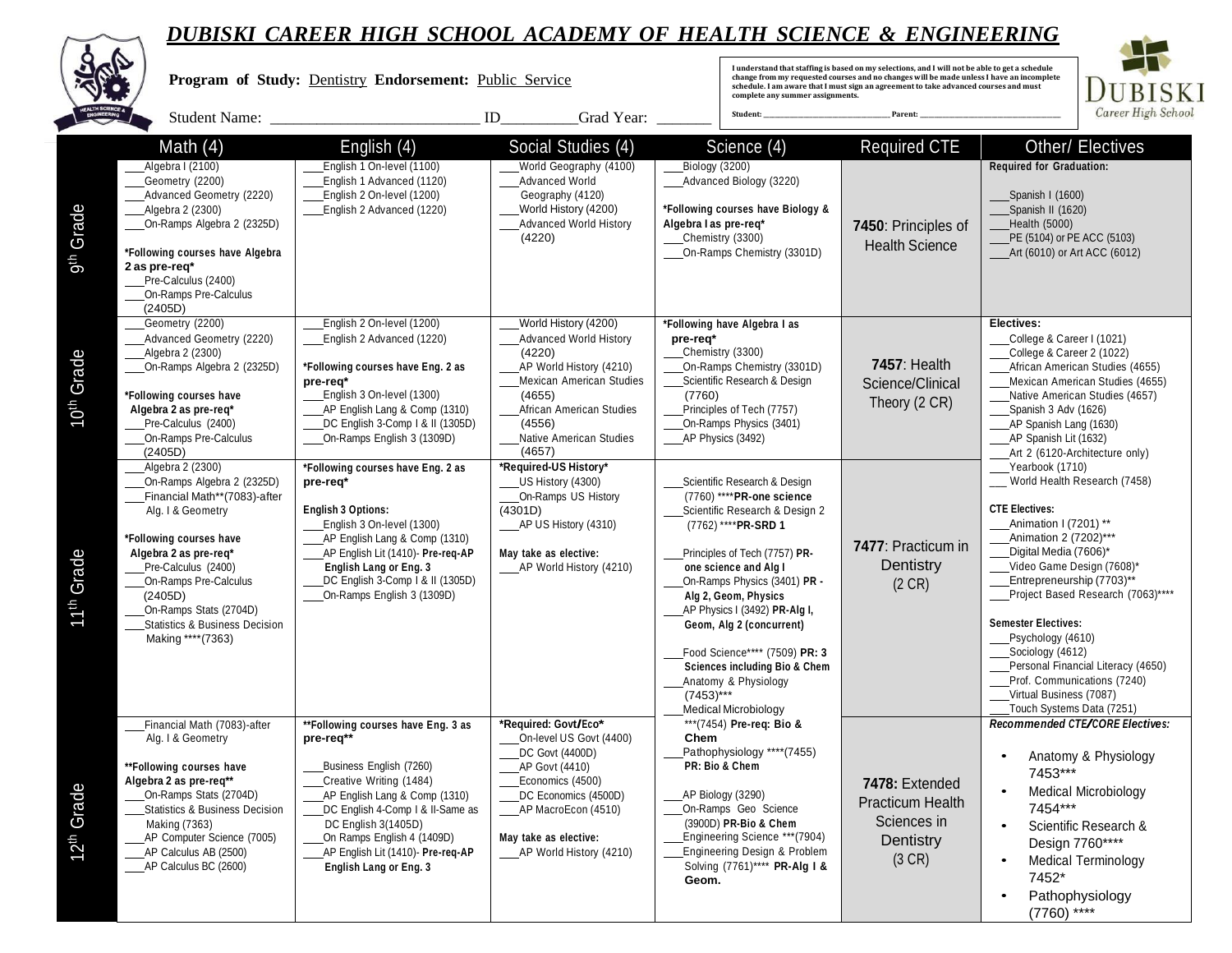|                           |                                                                                                                                                                                                                                                                                                                 | DUBISNI CAKEEK HIGH SCHOOL ACADEMI OF HEALIH SCIENCE & ENGINEEKING                                                                                                                                                                                                                             |                                                                                                                                                                                                                      |                                                             |                                                                                                                                                                                                                                                                                                                                                                                                          |                                                                                                                                                                                                                                                                                    |                                                                                                                                                                                                                                                                                                                                                                                                                               |
|---------------------------|-----------------------------------------------------------------------------------------------------------------------------------------------------------------------------------------------------------------------------------------------------------------------------------------------------------------|------------------------------------------------------------------------------------------------------------------------------------------------------------------------------------------------------------------------------------------------------------------------------------------------|----------------------------------------------------------------------------------------------------------------------------------------------------------------------------------------------------------------------|-------------------------------------------------------------|----------------------------------------------------------------------------------------------------------------------------------------------------------------------------------------------------------------------------------------------------------------------------------------------------------------------------------------------------------------------------------------------------------|------------------------------------------------------------------------------------------------------------------------------------------------------------------------------------------------------------------------------------------------------------------------------------|-------------------------------------------------------------------------------------------------------------------------------------------------------------------------------------------------------------------------------------------------------------------------------------------------------------------------------------------------------------------------------------------------------------------------------|
|                           |                                                                                                                                                                                                                                                                                                                 | Program of Study: Health Science Technology                                                                                                                                                                                                                                                    | Endorsement: Public Service                                                                                                                                                                                          |                                                             | complete any summer assignments.                                                                                                                                                                                                                                                                                                                                                                         | I understand that staffing is based on my selections, and I will not be able to get a schedule<br>change from my requested courses and no changes will be made unless I have an incomplete<br>schedule. I am aware that I must sign an agreement to take advanced courses and must | BISKI                                                                                                                                                                                                                                                                                                                                                                                                                         |
|                           | Student Name: _                                                                                                                                                                                                                                                                                                 | ID                                                                                                                                                                                                                                                                                             | Grad year $\overline{\phantom{a}}$                                                                                                                                                                                   |                                                             | Student:                                                                                                                                                                                                                                                                                                                                                                                                 | Parent:                                                                                                                                                                                                                                                                            | Career High School                                                                                                                                                                                                                                                                                                                                                                                                            |
| 9 <sup>th</sup> Grade     | Math $(4)$<br>Algebra I (2100)<br>Geometry (2200)<br>Advanced Geometry (2220)<br>Algebra 2 (2300)<br>On-Ramps Algebra 2 (2325D)<br>*Following courses have Algebra<br>2 as pre-req*                                                                                                                             | English (4)<br>English 1 On-level (1100)<br>English 1 Advanced (1120)<br>English 2 On-level (1200)<br>English 2 Advanced (1220)                                                                                                                                                                | Social Studies (4)<br>World Geography (4100)<br><b>Advanced World</b><br>Geography (4120)<br>World History (4200)<br><b>Advanced World History</b><br>(4220)                                                         | Biology (3200)<br>Algebra I as pre-req*<br>Chemistry (3300) | Science (4)<br>Advanced Biology (3220)<br>*Following courses have Biology &<br>On-Ramps Chemistry (3301D)                                                                                                                                                                                                                                                                                                | <b>Required CTE</b><br>7450: Principles of<br><b>Health Science</b><br>(1 CR)                                                                                                                                                                                                      | Other/ Electives<br><b>Required for Graduation:</b><br>Spanish I (1600)<br>Spanish II (1620)<br>Health (5000)<br>PE (5104) or PE ACC (5103)<br>____Art (6010) or Art ACC (6012)                                                                                                                                                                                                                                               |
| Grade<br>10 <sup>th</sup> | Pre-Calculus (2400)<br>On-Ramps Pre-Calculus<br>(2405D)<br>Geometry (2200)<br>Advanced Geometry (2220)<br>____Algebra 2 (2300)<br>On-Ramps Algebra 2 (2325D)<br>*Following courses have<br>Algebra 2 as pre-req*<br>Pre-Calculus (2400)<br>On-Ramps Pre-Calculus<br>(2405D)                                     | English 2 On-level (1200)<br>English 2 Advanced (1220)<br>*Following courses have Eng. 2 as<br>pre-req*<br>English 3 On-level (1300)<br>AP English Lang & Comp (1310)<br>DC English 3-Comp   & II (1305D)<br>On-Ramps English 3 (1309D)                                                        | World History (4200)<br><b>Advanced World History</b><br>(4220)<br>AP World History (4210)<br>Mexican American Studies<br>(4655)<br>African American Studies<br>(4556)<br><b>Native American Studies</b><br>(4657)   | pre-req*<br>Chemistry (3300)<br>(7760)<br>AP Physics (3492) | *Following have Algebra I as<br>On-Ramps Chemistry (3301D)<br>Scientific Research & Design<br>Principles of Tech (7757)<br>On-Ramps Physics (3401)                                                                                                                                                                                                                                                       | <b>7457: Health</b><br>Science<br>Theory/Clinical<br>(2 CR)                                                                                                                                                                                                                        | Electives:<br>College & Career I (1021)<br>College & Career 2 (1022)<br>African American Studies (4655)<br>Mexican American Studies (4655)<br>Native American Studies (4657)<br>Spanish 3 Adv (1626)<br>AP Spanish Lang (1630)<br>AP Spanish Lit (1632)<br>Art 2 (6120-Architecture only)                                                                                                                                     |
| 11 <sup>th</sup> Grade    | Algebra 2 (2300)<br>On-Ramps Algebra 2 (2325D)<br>Financial Math**(7083)-after<br>Alg. I & Geometry<br>*Following courses have<br>Algebra 2 as pre-req*<br>Pre-Calculus (2400)<br>On-Ramps Pre-Calculus<br>(2405D)<br>On-Ramps Stats (2704D)<br><b>Statistics &amp; Business Decision</b><br>Making **** (7363) | *Following courses have Eng. 2 as<br>pre-req*<br><b>English 3 Options:</b><br>English 3 On-level (1300)<br>_AP English Lang & Comp (1310)<br>AP English Lit (1410)- Pre-req-AP<br>English Lang or Eng. 3<br>DC English 3-Comp   & II (1305D)<br>On-Ramps English 3 (1309D)                     | *Required-US History*<br>US History (4300)<br>On-Ramps US History<br>(4301D)<br>AP US History (4310)<br>May take as elective:<br>____AP World History (4210)                                                         |                                                             | Scientific Research & Design<br>(7760) **** PR-one science<br>Scientific Research & Design 2<br>(7762) **** PR-SRD 1<br>Principles of Tech (7757) PR-<br>one science and Alg I<br>On-Ramps Physics (3401) PR -<br>Alg 2, Geom, Physics<br>AP Physics I (3492) PR-Alg I,<br>Geom, Alg 2 (concurrent)<br>Food Science**** (7509) PR: 3<br><b>Sciences including Bio &amp; Chem</b><br>Anatomy & Physiology | 7474: Practicum in<br><b>Health Science</b><br>Pharm Tech (2 Cr)<br><b>OR</b><br>7474: Practicum in<br><b>Health Science EMT</b><br><b>OR</b><br>7475: Practicum<br><b>Health Science</b><br><b>CMA</b><br><b>OR</b><br>7475: Practicum in<br><b>Health Science</b><br>Phlebotomy  | Yearbook (1710)<br><b>CTE Electives:</b><br>Animation I (7201) **<br><b>Animation 2 (7202)***</b><br>Digital Media (7606)*<br>Video Game Design (7608)*<br>Entrepreneurship (7703)**<br>Project Based Research (7063)****<br><b>Semester Electives:</b><br>Psychology (4610)<br>Sociology (4612)<br>Personal Financial Literacy (4650)<br>Prof. Communications (7240)<br>Virtual Business (7087)<br>Touch Data Systems (7251) |
| 12 <sup>th</sup> Grade    | Financial Math (7083)-after<br>Alg. I & Geometry<br>**Following courses have<br>Algebra 2 as pre-req**<br>On-Ramps Stats (2704D)<br><b>Statistics &amp; Business Decision</b><br>Making (7363)<br>AP Computer Science (7005)<br>AP Calculus AB (2500)<br>____AP Calculus BC (2600)                              | **Following courses have Eng. 3 as<br>pre-req**<br>Business English (7260)<br>Creative Writing (1484)<br>AP English Lang & Comp (1310)<br>DC English 4-Comp I & II-Same as<br>DC English 3(1405D)<br>On Ramps English 4 (1409D)<br>AP English Lit (1410)- Pre-reg-AP<br>English Lang or Eng. 3 | *Required: Govt/Eco*<br>On-level US Govt (4400)<br>DC Govt (4400D)<br>_AP Govt (4410)<br>Economics (4500)<br>DC Economics (4500D)<br>____AP MacroEcon (4510)<br>May take as elective:<br>____AP World History (4210) | Chem<br>PR: Bio & Chem<br>AP Biology (3290)                 | <b>Medical Microbiology</b><br>*** (7454) Pre-reg: Bio &<br>Pathophysiology **** (7455)<br>On-Ramps Geo Science<br>(3900D) PR-Bio & Chem<br>Engineering Science *** (7904)<br>Engineering Design & Problem<br>Solving (7761)**** PR-Alg I &<br>Geom                                                                                                                                                      | 7474 ab: Practicum<br>in HS Pharm Tech<br>7474 cd: Practicum<br>in HS EMT<br>7475 ab:<br>Practicum in HS<br><b>CMA</b><br>7475 cd:<br>Practicum in HS<br>Phlebotomy                                                                                                                | Recommended CTE/CORE Electives:<br>Anatomy & Physiology<br>$(11-7453)***$<br><b>Medical Microbiology</b><br>$(11-7454)***$<br>Scientific Research & Design 7760****<br>Medical Terminology (9-7452)*<br>Pharmacology (11-7459)****<br>Pathophysiology (12-7455)****<br>Certified Phlebotomy or CMA 7476<br>Certified Pharmacy Technician 7474<br>Emergency Medical Technician 7473                                            |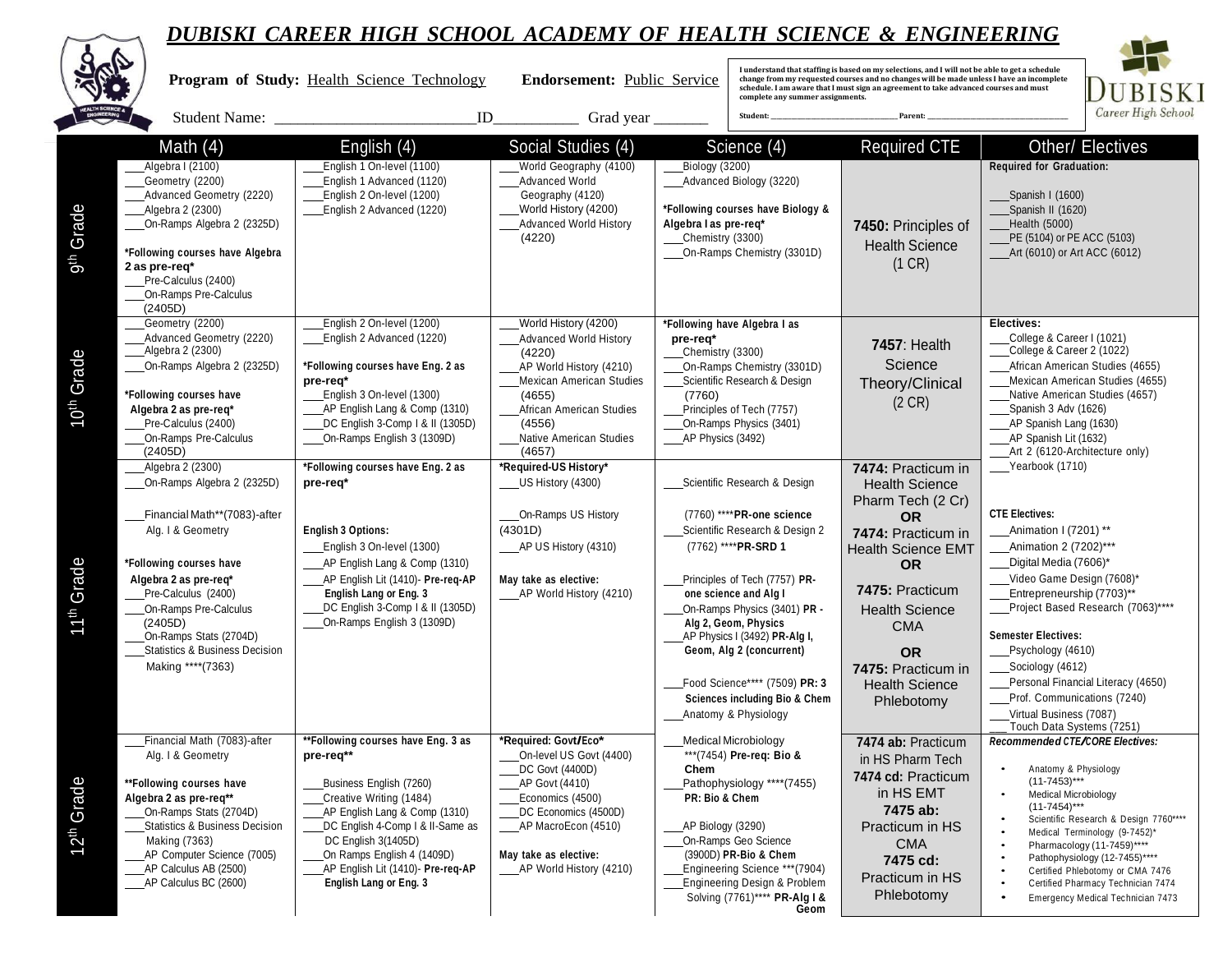

 **Program of Study:** Digital Communications **Endorsement:** Business and Industry

**I understand that staffing is based on my selections, and I will not be able to get a schedule change from my requested courses and no changes will be made unless I have an incomplete schedule. I am aware that I must sign an agreement to take advanced courses and must complete any summer assignments.** 



Student Name: \_\_\_\_\_\_\_\_\_\_\_\_\_\_\_\_\_\_\_\_\_\_\_\_ID\_\_\_\_\_\_\_\_\_\_\_ Grad Year: \_\_\_\_\_\_\_

|                        | Math $(4)$                                       | English (4)                                                        | Social Studies (4)                          | Science (4)                               | <b>Required CTE</b>        | <b>Other/ Electives</b>                                           |
|------------------------|--------------------------------------------------|--------------------------------------------------------------------|---------------------------------------------|-------------------------------------------|----------------------------|-------------------------------------------------------------------|
|                        | Algebra I (2100)                                 | English 1 On-level (1100)                                          | World Geography (4100)                      | <b>Biology (3200)</b>                     |                            | Required for Graduation:                                          |
|                        | Geometry (2200)                                  | English 1 Advanced (1120)                                          | Advanced World                              | Advanced Biology (3220)                   |                            |                                                                   |
|                        | Advanced Geometry (2220)                         | English 2 On-level (1200)                                          | Geography (4120)                            |                                           |                            | Spanish I (1600)                                                  |
|                        | Algebra 2 (2300)                                 | English 2 Advanced (1220)                                          | World History (4200)                        | *Following courses have Biology &         | 7200: Principles of        | Spanish II (1620)                                                 |
|                        | On-Ramps Algebra 2 (2325D)                       |                                                                    | <b>Advanced World History</b>               | Algebra I as pre-req*                     | Arts, A/V                  | Health (5000)                                                     |
| Grade                  |                                                  |                                                                    | (4220)                                      | Chemistry (3300)                          | Technology &               | PE (5104) or PE ACC (5103)                                        |
| 5h                     | *Following courses have Algebra<br>2 as pre-req* |                                                                    |                                             | On-Ramps Chemistry (3301D)                | Communications             | Art (6010) or Art ACC (6012)                                      |
|                        | Pre-Calculus (2400)                              |                                                                    |                                             |                                           | (1 CR)                     |                                                                   |
|                        | On-Ramps Pre-Calculus                            |                                                                    |                                             |                                           |                            |                                                                   |
|                        | (2405D)                                          |                                                                    |                                             |                                           |                            |                                                                   |
|                        | Geometry (2200)                                  | English 2 On-level (1200)                                          | World History (4200)                        | *Following have Algebra I as              | 7212: Graphic              | Electives:                                                        |
|                        | Advanced Geometry (2220)                         | English 2 Advanced (1220)                                          | <b>Advanced World History</b>               | pre-req*                                  | Design & Illustration      | College & Career I (1021)                                         |
|                        | Algebra 2 (2300)                                 |                                                                    | (4220)                                      | Chemistry (3300)                          |                            | College & Career 2 (1022)                                         |
|                        | On-Ramps Algebra 2 (2325D)                       | *Following courses have Eng. 2 as                                  | AP World History (4210)                     | On-Ramps Chemistry (3301D)                | (2 Cr)                     | African American Studies (4655)                                   |
|                        |                                                  | pre-req*                                                           | <b>Mexican American Studies</b>             | Scientific Research & Design              | <b>AND</b>                 | Mexican American Studies (4655)                                   |
|                        | *Following courses have<br>Algebra 2 as pre-reg* | English 3 On-level (1300)<br>AP English Lang & Comp (1310)         | (4655)<br>African American Studies          | (7760)<br>Principles of Tech (7757)       | 7020: Web Design           | Native American Studies (4657)                                    |
| 10 <sup>th</sup> Grade | Pre-Calculus (2400)                              | DC English 3-Comp   & II (1305D)                                   | (4556)                                      | On-Ramps Physics (3401)                   | (1 Cr)                     | Spanish 3 Adv (1626)<br>AP Spanish Lang (1630)                    |
|                        | On-Ramps Pre-Calculus                            | On-Ramps English 3 (1309D)                                         | Native American Studies                     | AP Physics (3492)                         |                            | AP Spanish Lit (1632)                                             |
|                        | (2405D)                                          |                                                                    | (4657)                                      |                                           |                            | Art 2 (6120-Architecture only)                                    |
|                        | Algebra 2 (2300)                                 | *Following courses have Eng. 2 as                                  | *Required-US History*                       |                                           |                            | Yearbook (1710)                                                   |
|                        | On-Ramps Algebra 2 (2325D)                       | pre-req*                                                           | US History (4300)                           | Scientific Research & Design              |                            | World Health Research (7458)                                      |
|                        | Financial Math**(7083)-after                     |                                                                    | On-Ramps US History                         | (7760) **** PR-one science                |                            |                                                                   |
|                        | Alg. I & Geometry                                | <b>English 3 Options:</b>                                          | (4301D)                                     | Scientific Research & Design 2            | 7213: Graphic              | <b>CTE Electives:</b>                                             |
|                        |                                                  | English 3 On-level (1300)                                          | AP US History (4310)                        | (7762) **** PR-SRD 1                      | Design and                 | Animation I (7201) **<br>Animation 2 (7202)***                    |
|                        | *Following courses have<br>Algebra 2 as pre-reg* | AP English Lang & Comp (1310)<br>AP English Lit (1410)- Pre-req-AP | May take as elective:                       | Principles of Tech (7757) PR-             | <b>Illustration Lab II</b> | Digital Media (7606)*                                             |
|                        | Pre-Calculus (2400)                              | <b>English Lang or Eng. 3</b>                                      | AP World History (4210)                     | one science and Alg I                     | (2 Cr)                     | Video Game Design (7608)*                                         |
| Grade                  | On-Ramps Pre-Calculus                            | DC English 3-Comp   & II (1305D)                                   |                                             | On-Ramps Physics (3401) PR -              |                            | Entrepreneurship (7703)**                                         |
|                        | (2405D)                                          | On-Ramps English 3 (1309D)                                         |                                             | Alg 2, Geom, Physics                      |                            | Project Based Research (7063)****                                 |
| <b>ENDER</b>           | On-Ramps Stats (2704D)                           |                                                                    |                                             | AP Physics I (3492) PR-Alg I,             |                            |                                                                   |
|                        | <b>Statistics &amp; Business Decision</b>        |                                                                    |                                             | Geom, Alg 2 (concurrent)                  |                            | <b>Semester Electives:</b>                                        |
|                        | Making **** (7363)                               |                                                                    |                                             |                                           |                            | Psychology (4610)                                                 |
|                        |                                                  |                                                                    |                                             | Food Science**** (7509) PR: 3             |                            | Sociology (4612)                                                  |
|                        |                                                  |                                                                    |                                             | <b>Sciences including Bio &amp; Chem</b>  |                            | Personal Financial Literacy (4650)<br>Prof. Communications (7240) |
|                        |                                                  |                                                                    |                                             | Medical Microbiology                      |                            | Virtual Business (7087)                                           |
|                        |                                                  |                                                                    |                                             | *** (7454) Pre-req: Bio &                 |                            | Touch Systems Data (7251)                                         |
|                        | Financial Math (7083)-after                      | **Following courses have Eng. 3 as                                 | *Reauired: Govt/Eco*                        | Chem                                      |                            | Recommended CTE/CORE Electives:                                   |
|                        | Alg. I & Geometry                                | pre-req**                                                          | On-level US Govt (4400)                     | Pathophysiology ****(7455)                |                            |                                                                   |
|                        |                                                  |                                                                    | DC Govt (4400D)                             | PR: Bio & Chem                            |                            | Commercial Photography                                            |
|                        | **Following courses have                         | Business English (7260)                                            | AP Govt (4410)                              |                                           | 7219: Extended             | $(9) - 7216$ <sup>**</sup>                                        |
| Grade                  | Algebra 2 as pre-reg**<br>On-Ramps Stats (2704D) | Creative Writing (1484)                                            | Economics (4500)                            | AP Biology (3290)<br>On-Ramps Geo Science | Praticum in                | Digital Art & Animation (10)***                                   |
|                        | <b>Statistics &amp; Business Decision</b>        | AP English Lang & Comp (1310)<br>DC English 4-Comp   & II-Same as  | DC Economics (4500D)<br>AP MacroEcon (4510) | (3900D) PR-Bio & Chem                     | Graphic Design             | 3-D Modeling & Animation                                          |
|                        | <b>Making (7363)</b>                             | DC English 3(1405D)                                                |                                             | Engineering Science *** (7904)            | and Illustration           | $(11)***$                                                         |
| 12 <sup>th</sup>       | AP Computer Science (7005)                       | On Ramps English 4 (1409D)                                         | May take as elective:                       | Engineering Design & Problem              | (3 CR)                     | Digital Media (12-7606)*                                          |
|                        | AP Calculus AB (2500)                            | AP English Lit (1410)- Pre-req-AP                                  | AP World History (4210)                     | Solving (7761)**** PR-Alg I &             |                            |                                                                   |
|                        | _AP Calculus BC (2600)                           | English Lang or Eng. 3                                             |                                             | Geom.                                     |                            |                                                                   |
|                        |                                                  |                                                                    |                                             |                                           |                            |                                                                   |
|                        |                                                  |                                                                    |                                             |                                           |                            |                                                                   |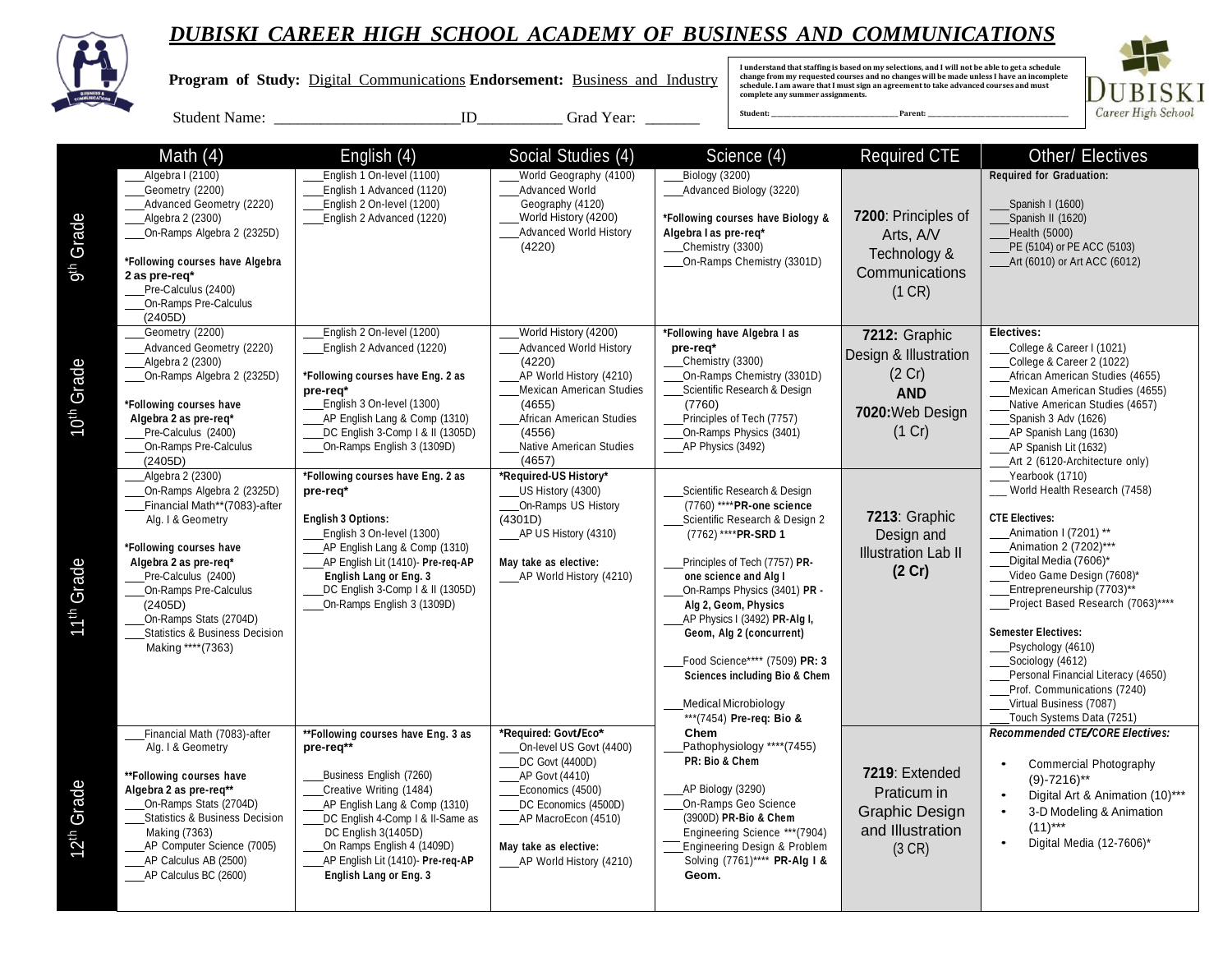

**ALL** 

|                        | Program of Study: Information Technology Support & Services<br><b>Endorsement:</b> Business and Industry                                                                                                                                                                                                        |                                                                                                                                                                                                                                                                                                | I understand that staffing is based on my selections, and I will not be able to get a schedule<br>change from my requested courses and no changes will be made unless I have an incomplete<br>schedule. I am aware that I must sign an agreement to take advanced courses and must<br>complete any summer assignments.<br>Student:<br>Parent: |                                                             |                                                                                                                                                                                                                                                                                                                                                                                                          | <b>BISKI</b><br>Career High School                                                                                                       |                                                                                                                                                                                                                                                                                                                                                                                                                                                        |                                                                                                                                                       |
|------------------------|-----------------------------------------------------------------------------------------------------------------------------------------------------------------------------------------------------------------------------------------------------------------------------------------------------------------|------------------------------------------------------------------------------------------------------------------------------------------------------------------------------------------------------------------------------------------------------------------------------------------------|-----------------------------------------------------------------------------------------------------------------------------------------------------------------------------------------------------------------------------------------------------------------------------------------------------------------------------------------------|-------------------------------------------------------------|----------------------------------------------------------------------------------------------------------------------------------------------------------------------------------------------------------------------------------------------------------------------------------------------------------------------------------------------------------------------------------------------------------|------------------------------------------------------------------------------------------------------------------------------------------|--------------------------------------------------------------------------------------------------------------------------------------------------------------------------------------------------------------------------------------------------------------------------------------------------------------------------------------------------------------------------------------------------------------------------------------------------------|-------------------------------------------------------------------------------------------------------------------------------------------------------|
|                        | <b>Student Name:</b>                                                                                                                                                                                                                                                                                            | ID                                                                                                                                                                                                                                                                                             | Grad Year:                                                                                                                                                                                                                                                                                                                                    |                                                             |                                                                                                                                                                                                                                                                                                                                                                                                          |                                                                                                                                          |                                                                                                                                                                                                                                                                                                                                                                                                                                                        |                                                                                                                                                       |
| 9 <sup>th</sup> Grade  | Math $(4)$<br>_Algebra I (2100)<br>Geometry (2200)<br>Advanced Geometry (2220)<br>Algebra 2 (2300)<br>On-Ramps Algebra 2 (2325D)<br>*Following courses have Algebra<br>2 as pre-req*<br>Pre-Calculus (2400)                                                                                                     | English (4)<br>English 1 On-level (1100)<br>English 1 Advanced (1120)<br>English 2 On-level (1200)<br>English 2 Advanced (1220)                                                                                                                                                                | Social Studies (4)<br>World Geography (4100)<br><b>Advanced World</b><br>Geography (4120)<br>World History (4200)<br><b>Advanced World History</b><br>(4220)                                                                                                                                                                                  | Biology (3200)<br>Algebra I as pre-req*<br>Chemistry (3300) | Science $(4)$<br>_Advanced Biology (3220)<br>*Following courses have Biology &<br>On-Ramps Chemistry (3301D)                                                                                                                                                                                                                                                                                             | <b>Required CTE</b><br>7600: Principles of<br>Information<br>Technology<br>(1 CR)                                                        | Other/ Electives<br><b>Required for Graduation:</b><br>Spanish I (1600)<br>Spanish II (1620)<br>Health (5000)<br>PE (5104) or PE ACC (5103)<br>___Art (6010) or Art ACC (6012)                                                                                                                                                                                                                                                                         |                                                                                                                                                       |
| O <sup>th</sup> Grade  | On-Ramps Pre-Calculus<br>(2405D)<br>Geometry (2200)<br>___Advanced Geometry (2220)<br>Algebra 2 (2300)<br>On-Ramps Algebra 2 (2325D)<br>*Following courses have<br>Algebra 2 as pre-req*<br>Pre-Calculus (2400)<br>On-Ramps Pre-Calculus<br>(2405D)                                                             | English 2 On-level (1200)<br>English 2 Advanced (1220)<br>*Following courses have Eng. 2 as<br>pre-req*<br>English 3 On-level (1300)<br>AP English Lang & Comp (1310)<br>DC English 3-Comp   & II (1305D)<br>On-Ramps English 3 (1309D)                                                        | World History (4200)<br><b>Advanced World History</b><br>(4220)<br>AP World History (4210)<br><b>Mexican American Studies</b><br>(4655)<br>African American Studies<br>(4556)<br><b>Native American Studies</b><br>(4657)                                                                                                                     | pre-req*<br>Chemistry (3300)<br>(7760)<br>AP Physics (3492) | *Following have Algebra I as<br>On-Ramps Chemistry (3301D)<br>Scientific Research & Design<br>Principles of Tech (7757)<br>On-Ramps Physics (3401)                                                                                                                                                                                                                                                       | 7609: Computer<br>Maintenance (2Cr)<br><b>AND</b><br>7020: Web<br>Design (1 Cr)                                                          | Electives:<br>College & Career I (1021)<br>College & Career 2 (1022)<br>African American Studies (4655)<br>Mexican American Studies (4655)<br>Native American Studies (4657)<br>Spanish 3 Adv (1626)<br>AP Spanish Lang (1630)<br>AP Spanish Lit (1632)<br>Art 2 (6120-Architecture only)                                                                                                                                                              |                                                                                                                                                       |
| 11 <sup>th</sup> Grade | Algebra 2 (2300)<br>On-Ramps Algebra 2 (2325D)<br>Financial Math**(7083)-after<br>Alg. I & Geometry<br>*Following courses have<br>Algebra 2 as pre-req*<br>Pre-Calculus (2400)<br>On-Ramps Pre-Calculus<br>(2405D)<br>On-Ramps Stats (2704D)<br><b>Statistics &amp; Business Decision</b><br>Making **** (7363) | *Following courses have Eng. 2 as<br>pre-req*<br><b>English 3 Options:</b><br>English 3 On-level (1300)<br>AP English Lang & Comp (1310)<br>AP English Lit (1410)- Pre-req-AP<br>English Lang or Eng. 3<br>DC English 3-Comp   & II (1305D)<br>On-Ramps English 3 (1309D)                      | *Required-US History*<br>US History (4300)<br>On-Ramps US History<br>(4301D)<br>____AP US History (4310)<br>May take as elective:<br>AP World History (4210)                                                                                                                                                                                  | $(7453)***$                                                 | Scientific Research & Design<br>(7760) **** PR-one science<br>Scientific Research & Design 2<br>(7762) **** PR-SRD 1<br>Principles of Tech (7757) PR-<br>one science and Alg I<br>On-Ramps Physics (3401) PR -<br>Alg 2, Geom, Physics<br>AP Physics I (3492) PR-Alg I,<br>Geom, Alg 2 (concurrent)<br>Food Science**** (7509) PR: 3<br><b>Sciences including Bio &amp; Chem</b><br>Anatomy & Physiology | 7603: Computer<br>Technician<br>Practicum<br>(2 Cr)<br><b>AND</b><br>7615: Practicum in<br>Information<br>Technology<br>$(2 \text{ CR})$ | Yearbook (1710)<br>World Health Research (7458)<br><b>CTE Electives:</b><br>Animation I (7201) **<br>Animation 2 (7202)***<br>Digital Media (7606)*<br>Video Game Design (7608)*<br>Entrepreneurship (7703)**<br>Project Based Research (7063)****<br><b>Semester Electives:</b><br>Psychology (4610)<br>Sociology (4612)<br>Personal Financial Literacy (4650)<br>Prof. Communications (7240)<br>Virtual Business (7087)<br>Touch Systems Data (7251) |                                                                                                                                                       |
| 12 <sup>th</sup> Grade | Financial Math (7083)-after<br>Alg. I & Geometry<br>**Following courses have<br>Algebra 2 as pre-req**<br>On-Ramps Stats (2704D)<br><b>Statistics &amp; Business Decision</b><br>Making (7363)<br>AP Computer Science (7005)<br>AP Calculus AB (2500)<br>____AP Calculus BC (2600)                              | **Following courses have Eng. 3 as<br>pre-req**<br>Business English (7260)<br>Creative Writing (1484)<br>AP English Lang & Comp (1310)<br>DC English 4-Comp I & II-Same as<br>DC English 3(1405D)<br>On Ramps English 4 (1409D)<br>AP English Lit (1410)- Pre-req-AP<br>English Lang or Eng. 3 | *Required: Govt/Eco*<br>On-level US Govt (4400)<br>DC Govt (4400D)<br>AP Govt (4410)<br>Economics (4500)<br>DC Economics (4500D)<br>AP MacroEcon (4510)<br>May take as elective:<br>_____ AP World History (4210)                                                                                                                             | Chem<br>PR: Bio & Chem<br>AP Biology (3290)                 | <b>Medical Microbiology</b><br>***(7454) Pre-reg: Bio &<br>Pathophysiology **** (7455)<br>On-Ramps Geo Science<br>(3900D) PR-Bio & Chem<br>Engineering Science *** (7904)<br>Engineering Design & Problem<br>Solving (7761)**** PR-Alg I &                                                                                                                                                               | 7616: Extended<br>Practicum in<br>Information<br>Technology<br>(3 CR)                                                                    | Recommended CTE/CORE Electives:<br>Solving 7761****<br>7760****<br>$\bullet$<br>$(12-7021)$ ***                                                                                                                                                                                                                                                                                                                                                        | Financial Mathematics 7083**<br>Engineering Design and Problem<br>Engineering Science 7904***<br>Scientific Research & Design<br>Web Game Development |

**Geom.**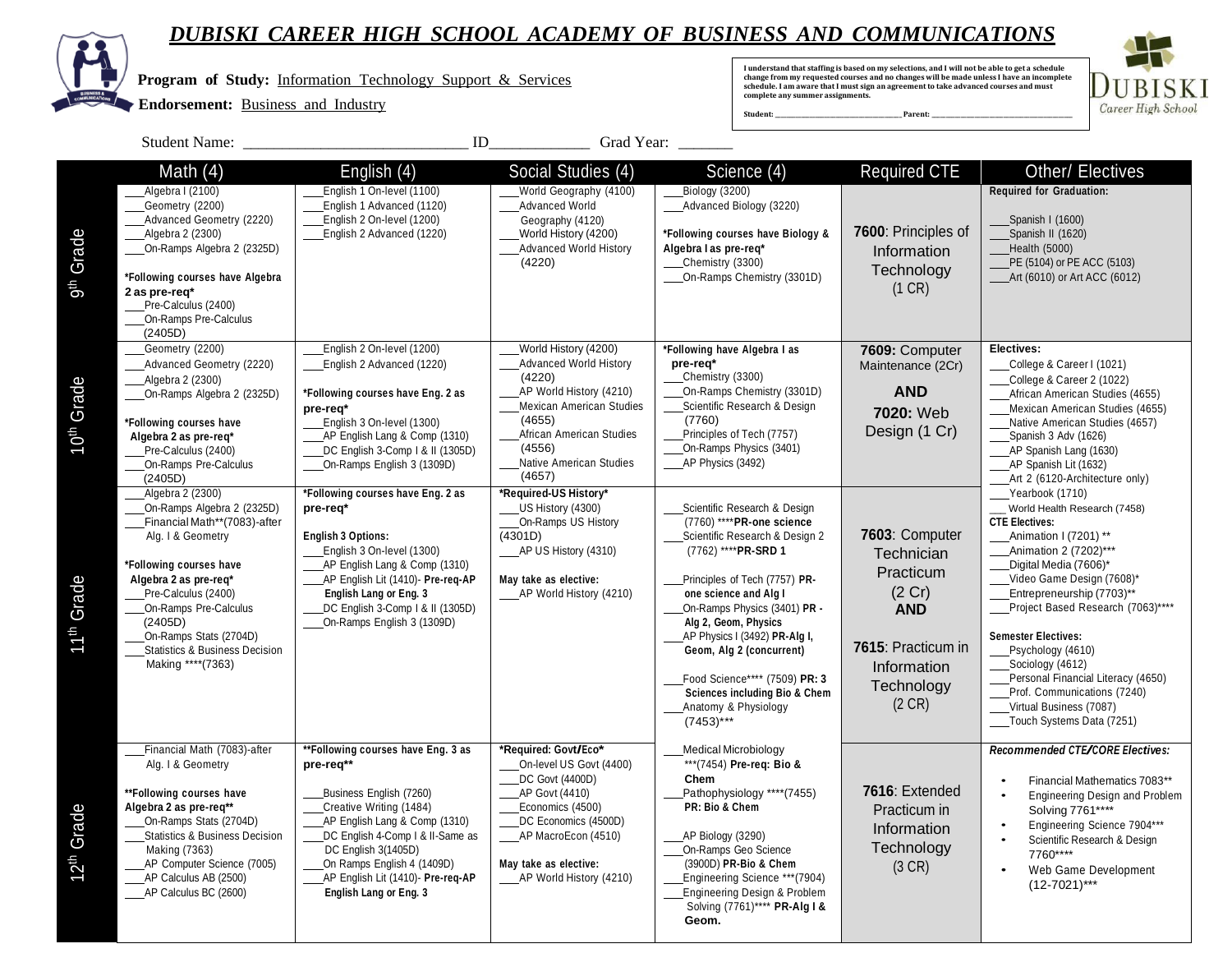

**Program of Study:** Accounting and Financial Services: Business Finance

#### **Endorsement:** Business and Industry

I understand that staffing is based on my selections, and I will not be able to get a schedule<br>change from my requested courses and no changes will be made unless I have an incomplete<br>schedule. I am aware that I must sign



|                                              | <b>Student Name:</b>                                                                                                                                                                                                                                                                                                                                                                                                                                                                                                            | ID                                                                                                                                                                                                                                                                                                                                                                                                                                                                                                                   | Grad Year:                                                                                                                                                                                                                                                                                                                                                                      |                                                                                                                                                                                                                                                                                                                                                                                                                                                                                                                                                                                                                                              |                                                                                                                                                         |                                                                                                                                                                                                                                                                                                                                                                                                                                                                                                                                                                                                                                                                                                                                                     |
|----------------------------------------------|---------------------------------------------------------------------------------------------------------------------------------------------------------------------------------------------------------------------------------------------------------------------------------------------------------------------------------------------------------------------------------------------------------------------------------------------------------------------------------------------------------------------------------|----------------------------------------------------------------------------------------------------------------------------------------------------------------------------------------------------------------------------------------------------------------------------------------------------------------------------------------------------------------------------------------------------------------------------------------------------------------------------------------------------------------------|---------------------------------------------------------------------------------------------------------------------------------------------------------------------------------------------------------------------------------------------------------------------------------------------------------------------------------------------------------------------------------|----------------------------------------------------------------------------------------------------------------------------------------------------------------------------------------------------------------------------------------------------------------------------------------------------------------------------------------------------------------------------------------------------------------------------------------------------------------------------------------------------------------------------------------------------------------------------------------------------------------------------------------------|---------------------------------------------------------------------------------------------------------------------------------------------------------|-----------------------------------------------------------------------------------------------------------------------------------------------------------------------------------------------------------------------------------------------------------------------------------------------------------------------------------------------------------------------------------------------------------------------------------------------------------------------------------------------------------------------------------------------------------------------------------------------------------------------------------------------------------------------------------------------------------------------------------------------------|
| Grade<br>g <sup>th</sup>                     | Math $(4)$<br>Algebra I (2100)<br>Geometry (2200)<br>Advanced Geometry (2220)<br>Algebra 2 (2300)<br>On-Ramps Algebra 2 (2325D)<br>*Following courses have Algebra<br>2 as pre-req*<br>Pre-Calculus (2400)<br>On-Ramps Pre-Calculus<br>(2405D)                                                                                                                                                                                                                                                                                  | English $(4)$<br>English 1 On-level (1100)<br>English 1 Advanced (1120)<br>English 2 On-level (1200)<br>English 2 Advanced (1220)                                                                                                                                                                                                                                                                                                                                                                                    | Social Studies (4)<br>World Geography (4100)<br>Advanced World<br>Geography (4120)<br>World History (4200)<br><b>Advanced World History</b><br>(4220)                                                                                                                                                                                                                           | Science $\overline{(4)}$<br>Biology (3200)<br>Advanced Biology (3220)<br>*Following courses have Biology &<br>Algebra I as pre-reg*<br>Chemistry (3300)<br>On-Ramps Chemistry (3301D)                                                                                                                                                                                                                                                                                                                                                                                                                                                        | <b>Required CTE</b><br>7250: Principles of<br>Business,<br>Marketing, and<br>Finance (1 CR)                                                             | <b>Other/ Electives</b><br><b>Required for Graduation:</b><br>Spanish I (1600)<br>Spanish II (1620)<br>Health (5000)<br>PE (5104) or PE ACC (5103)<br>_Art (6010) or Art ACC (6012)                                                                                                                                                                                                                                                                                                                                                                                                                                                                                                                                                                 |
| Grade<br>$10^{th}$<br>11 <sup>th</sup> Grade | Geometry (2200)<br>Advanced Geometry (2220)<br>Algebra 2 (2300)<br>On-Ramps Algebra 2 (2325D)<br>*Following courses have<br>Algebra 2 as pre-req*<br>Pre-Calculus (2400)<br>On-Ramps Pre-Calculus<br>(2405D)<br>Algebra 2 (2300)<br>On-Ramps Algebra 2 (2325D)<br>Financial Math**(7083)-after<br>Alg. I & Geometry<br>*Following courses have<br>Algebra 2 as pre-reg*<br>Pre-Calculus (2400)<br>On-Ramps Pre-Calculus<br>(2405D)<br>On-Ramps Stats (2704D)<br><b>Statistics &amp; Business Decision</b><br>Making **** (7363) | English 2 On-level (1200)<br>English 2 Advanced (1220)<br>*Following courses have Eng. 2 as<br>pre-req*<br>English 3 On-level (1300)<br>AP English Lang & Comp (1310)<br>DC English 3-Comp   & II (1305D)<br>On-Ramps English 3 (1309D)<br>*Following courses have Eng. 2 as<br>pre-req*<br><b>English 3 Options:</b><br>English 3 On-level (1300)<br>AP English Lang & Comp (1310)<br>AP English Lit (1410)- Pre-reg-AP<br>English Lang or Eng. 3<br>DC English 3-Comp   & II (1305D)<br>On-Ramps English 3 (1309D) | World History (4200)<br><b>Advanced World History</b><br>(4220)<br>AP World History (4210)<br><b>Mexican American Studies</b><br>(4655)<br>African American Studies<br>(4556)<br>Native American Studies<br>(4657)<br>*Required-US History*<br>US History (4300)<br>On-Ramps US History<br>(4301D)<br>_AP US History (4310)<br>May take as elective:<br>AP World History (4210) | *Following have Algebra I as<br>pre-req*<br>Chemistry (3300)<br>On-Ramps Chemistry (3301D)<br>Scientific Research & Design<br>(7760)<br>Principles of Tech (7757)<br>On-Ramps Physics (3401)<br>AP Physics (3492)<br>Scientific Research & Design<br>(7760) **** PR-one science<br>Scientific Research & Design 2<br>(7762) **** PR-SRD 1<br>Principles of Tech (7757) PR-<br>one science and Alg I<br>On-Ramps Physics (3401) PR -<br>Alg 2, Geom, Physics<br>AP Physics I (3492) PR-Alg I,<br>Geom, Alg 2 (concurrent)<br>Food Science**** (7509) PR: 3<br><b>Sciences including Bio &amp; Chem</b><br>Anatomy & Physiology<br>$(7453)***$ | <b>7081: Global</b><br>Business (.5 CR)<br><b>AND</b><br>7265: Human<br>Resource<br>Management<br>$(.5 \, CR)$<br>7366: Insurance<br>Operations: (1 CR) | Electives:<br>College & Career I (1021)<br>College & Career 2 (1022)<br>African American Studies (4655)<br>Mexican American Studies (4655)<br>Native American Studies (4657)<br>Spanish 3 Adv (1626)<br>AP Spanish Lang (1630)<br>AP Spanish Lit (1632)<br>Art 2 (6120-Architecture only)<br>Yearbook (1710)<br>World Health Research (7458)<br><b>CTE Electives:</b><br>Animation I (7201) **<br>Animation 2 (7202)***<br>Digital Media (7606)*<br>Video Game Design (7608)*<br>Entrepreneurship (7703)**<br>Project Based Research (7063)****<br><b>Semester Electives:</b><br>Psychology (4610)<br>Sociology (4612)<br>Personal Financial Literacy (4650)<br>Prof. Communications (7240)<br>Virtual Business (7087)<br>Touch Systems Data (7251) |
| Grade<br>12 <sup>th</sup>                    | Financial Math (7083)-after<br>Alg. I & Geometry<br>**Following courses have<br>Algebra 2 as pre-req**<br>On-Ramps Stats (2704D)<br><b>Statistics &amp; Business Decision</b><br>Making (7363)<br>AP Computer Science (7005)<br>_AP Calculus AB (2500)<br>_____ AP Calculus BC (2600)                                                                                                                                                                                                                                           | **Following courses have Eng. 3 as<br>pre-req**<br>Business English (7260)<br>Creative Writing (1484)<br>AP English Lang & Comp (1310)<br>DC English 4-Comp I & II-Same as<br>DC English 3(1405D)<br>On Ramps English 4 (1409D)<br>AP English Lit (1410)- Pre-req-AP<br>English Lang or Eng. 3                                                                                                                                                                                                                       | *Required: Govt/Eco*<br>On-level US Govt (4400)<br>DC Govt (4400D)<br>AP Govt (4410)<br>Economics (4500)<br>DC Economics (4500D)<br>_AP MacroEcon (4510)<br>May take as elective:<br>____AP World History (4210)                                                                                                                                                                | <b>Medical Microbiology</b><br>*** (7454) Pre-reg: Bio &<br>Chem<br>Pathophysiology ****(7455)<br>PR: Bio & Chem<br>AP Biology (3290)<br>On-Ramps Geo Science<br>(3900D) PR-Bio & Chem<br>Engineering Science *** (7904)<br>Engineering Design & Problem<br>Solving (7761)**** PR-Alg I &<br>Geom.                                                                                                                                                                                                                                                                                                                                           | 7082: Practicum in<br><b>Business</b><br>Management<br>$(2 \text{ CR})$<br><b>AND</b><br>7365: Financial<br>Analysis<br>(1 CR)<br>Pre-Req: Acc I        | Recommended CTE/CORE Electives:<br><b>Financial Mathematics</b><br>$\bullet$<br>7083**<br>Scientific Research & Design<br>$\bullet$<br>7760****<br>$\bullet$<br>Statistics & Business Decision<br>Making (7363)****<br>Accounting (7361)**<br>$\bullet$<br>Business Law (7270)**                                                                                                                                                                                                                                                                                                                                                                                                                                                                    |